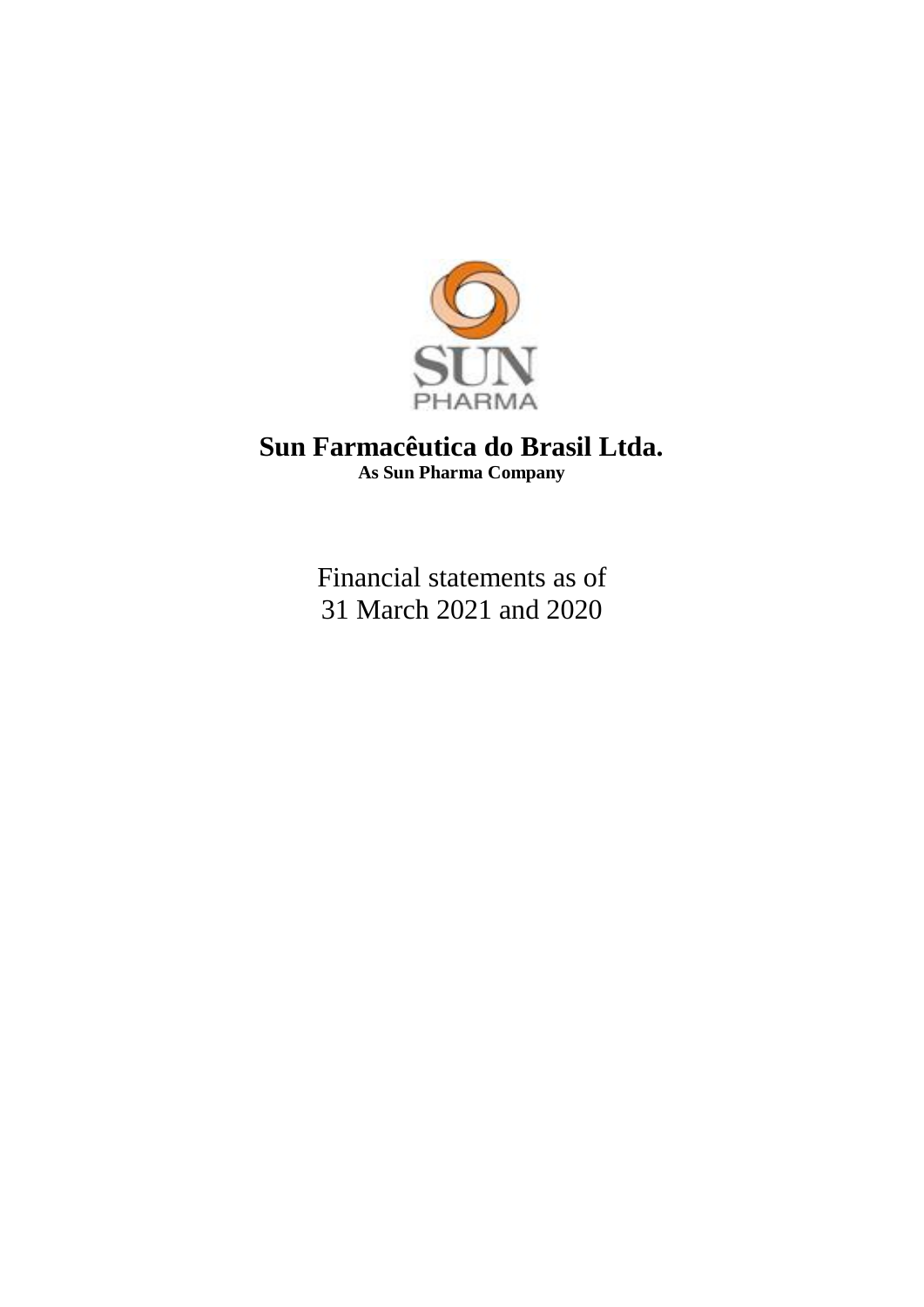# **Content**

Independent Auditors' Report

Balance Sheet

Profit and Loss Statements

Statements of changes in Shareholders' equity

Statements of Cash Flow

Notes to Accounts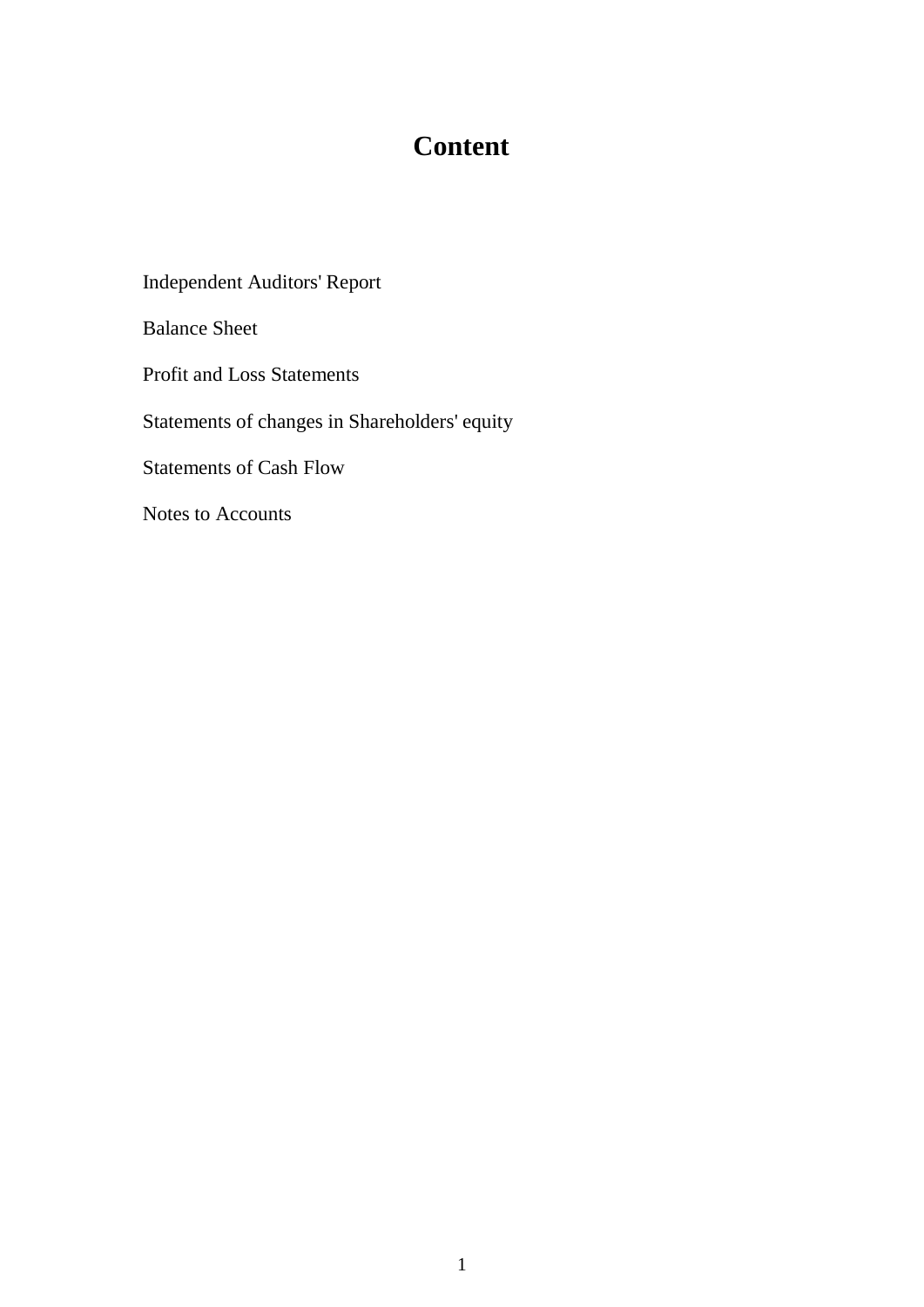

# **INDEPENDENT AUDITORS' REPORT**

**To The Quotaholders and Executive Board of SUN Farmacêutica do Brasil Ltda. Goiânia - GO**

#### **Opinion**

1. We have examined the financial statements of **SUN Farmacêutica do Brasil Ltda.**, which comprise the balance sheet as of March 31, 2021 and the respective statements of operations, changes in quotaholders' equity and cash flows for the year then ended, and other accompanying notes to the financial statements and a summary of significant accounting practices.

2. In our opinion, financial statements referred in paragraph above *represent fairly*, in all material respects, the financial position of **SUN Farmacêutica do Brasil Ltda.** as of March 31, 2021, the performance of its operations and its cash flows for the year then ended, in accordance with accounting practices adopted in Brazil.

#### **Base for Opinion**

3. Our audit was conducted in accordance with Brazilian and international standards on auditing. Our responsibilities, in accordance with these standards, are described in the following section, "Auditor's responsibility for the audit of the financial statements". We are independent in relation to the Company, according to the relevant ethical principles established in the Accountants' Professional Code of Ethics and the professional standards issued by the Federal Accounting Council, and we comply with the other ethical responsibilities according to these standards. We believe that the audit evidence we have obtained is sufficient and appropriate to provide a basis for our audit opinion.

#### **Emphasis**

4. During the year ended March 31, 2021, the Company had an unsecured liability scenario over assets of BRL 196,790 (BRL 184,069 in 2020). These financial statements have been prepared under the assumption that the Company will continue as a going concern. The Company's management has no intention of discontinuing its operations and, therefore, the financial statements do not include any adjustments to Asset or Liability accounts that might be required in the event of discontinuation of operations. As a mitigating circumstance, therefore, out of the total current and non-current liabilities, BRL 289,753, are borrowings and supplies taken from controlling shareholders or related parties, and the rest of the liabilities with third parties is perfectly supported by current factor liquidity index at 9.94.

#### **Management's responsibility and governance for the financial statements**

5. The Company's management is responsible for the preparation and adequate presentation of the financial statements in accordance with the accounting practices adopted in Brazil, and the internal controls it deemed necessary to enable the preparation of these financial statements free of material misstatements, regardless of whether caused by fraud or error.

**\_\_\_\_\_\_\_\_\_\_\_\_\_\_\_\_\_\_\_\_\_\_\_\_\_\_\_\_\_\_\_\_\_\_\_\_\_\_\_\_\_\_\_\_\_\_\_\_\_\_\_\_\_\_\_\_\_\_\_\_\_\_\_\_\_\_\_\_\_\_\_\_\_\_\_\_\_\_\_\_\_\_\_\_\_\_\_\_\_\_\_\_\_\_\_\_\_\_\_\_\_\_\_\_\_\_\_\_\_**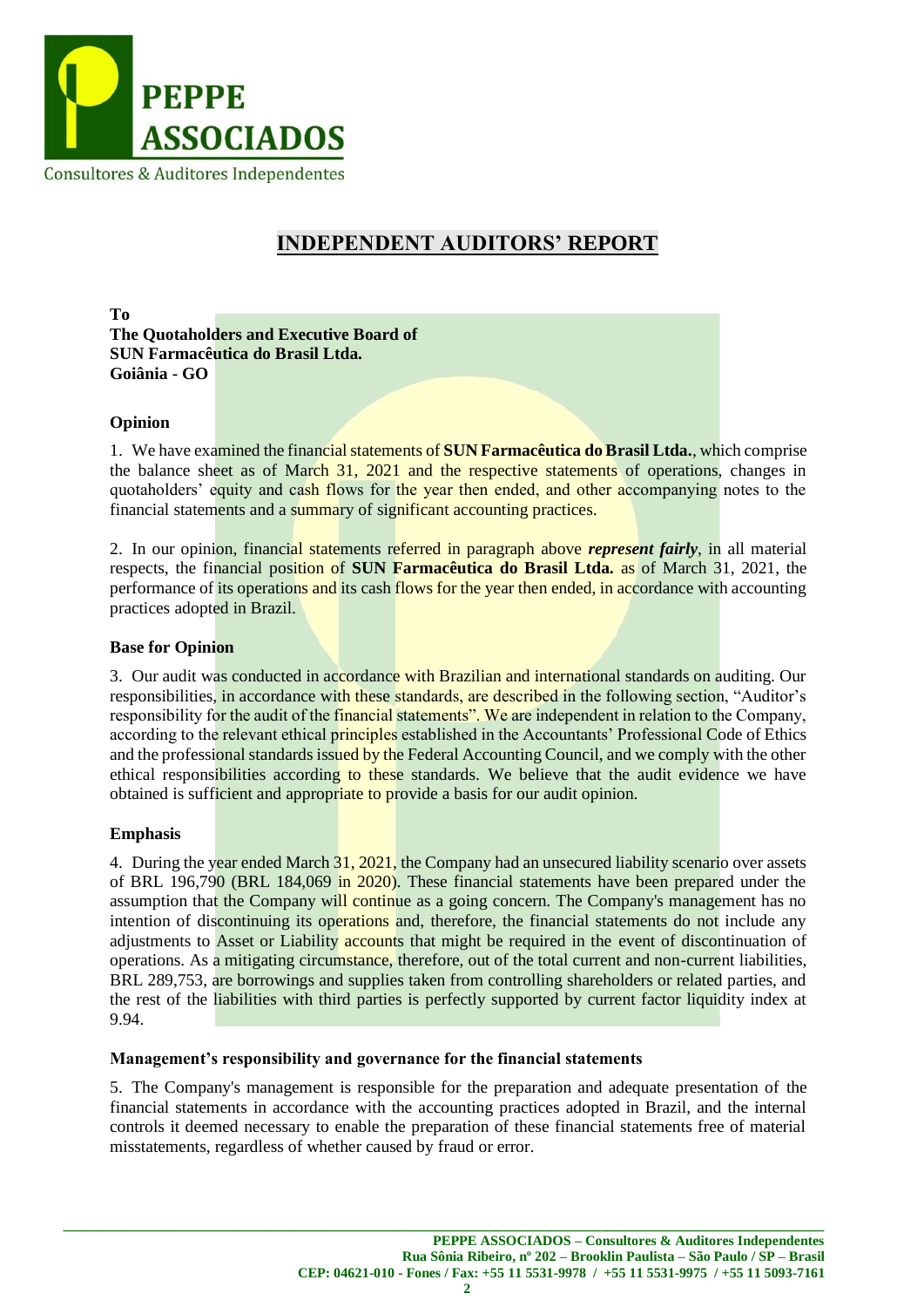6. In the preparation of the financial statements, management is responsible for evaluating the Company's ability to continue as a going concern, disclosing, when applicable issues related to the continuity of its operations and the use of this accounting base in the preparation of the financial statements, unless management has decided to settle the Company or to discontinue its operations, or does not have any realistic alternative to prevent the discontinuance of operations.

7. The ones responsible for the Company's governance are those with responsibility for overseeing the process of preparation of the financial statements.

#### **Auditor's responsibilities for the audit of the financial statements**

8. Our purposes are to obtain reasonable assurance that the financial statements, taken as a whole, are free from material misstatement, whether caused by fraud or error and to issue audit report containing our opinion. Reasonable assurance is a high level of assurance, but not a guarantee that an audit conducted according to the Brazilian and international auditing standards will always detect any material misstatements. The misstatements may result from fraud or error and are considered relevant when, individually or in conjunction, they may affect, from a reasonable standpoint, economic decisions of the users based on such financial statements.

9. As part of an audit conducted according to the Brazilian and international auditing standards, we exercise professional judgment, and maintain professional skepticism during the audit. In addition:

- We identify and evaluate the risks of material misstatements in the financial statements, whether due to fraud or error, plan and perform audit procedures in response to such risks, as well as obtain appropriate and sufficient audit evidence to base our opinion. The risk of not detecting material misstatement caused by fraud is higher than that caused by error, since fraud may involve the act of deceiving the internal controls, collusion, forgery, omission or intentional misrepresentations.
- We obtained understanding of the internal controls relevant to audit in order to plan audit procedures appropriate to the circumstances, but not with the aim to express opinion on the effectiveness of the internal controls of the Company.
- We evaluated the fairness of the accounting policies used and the reasonableness of the accounting estimates and respective disclosures made by management.
- We take conclusion on the adequacy of adoption by management of the accounting basis of the ability to continue as going concern, and, based on the obtained audit evidences, whether there is a significant uncertainty in relation to Company's ability to continue as going concern. If we conclude that there is a significant uncertainty, we shall call attention in our audit report to the respective disclosures in the financial statements or include a modification in our opinion, if the disclosures are inadequate. Our conclusions are based on audit evidences obtained to the date of our report. However, future events or conditions may cause the Company not to continue as going concern.
- We evaluate the general presentation, structure and content of the financial statements, including disclosures and if the financial statements represent the corresponding transactions and events in compliance with the purpose of fair presentation.

10.We communicate with those responsible for governance with respect to, among other aspects, the planned scope, time of the audit and significant audit findings, including possible material weaknesses in internal controls identified by us during our work.

São Paulo, April 29 2021.



**Paulo Cesar R.Peppe Hélio Márcio Rodrigues Gomes Accountant CRC-SP nº 1SP095009/O-5 Accountant CRC-SP nº 1SP195873/O-2**

**\_\_\_\_\_\_\_\_\_\_\_\_\_\_\_\_\_\_\_\_\_\_\_\_\_\_\_\_\_\_\_\_\_\_\_\_\_\_\_\_\_\_\_\_\_\_\_\_\_\_\_\_\_\_\_\_\_\_\_\_\_\_\_\_\_\_\_\_\_\_\_\_\_\_\_\_\_\_\_\_\_\_\_\_\_\_\_\_\_\_\_\_\_\_\_\_\_\_\_\_\_\_\_\_\_\_\_\_\_**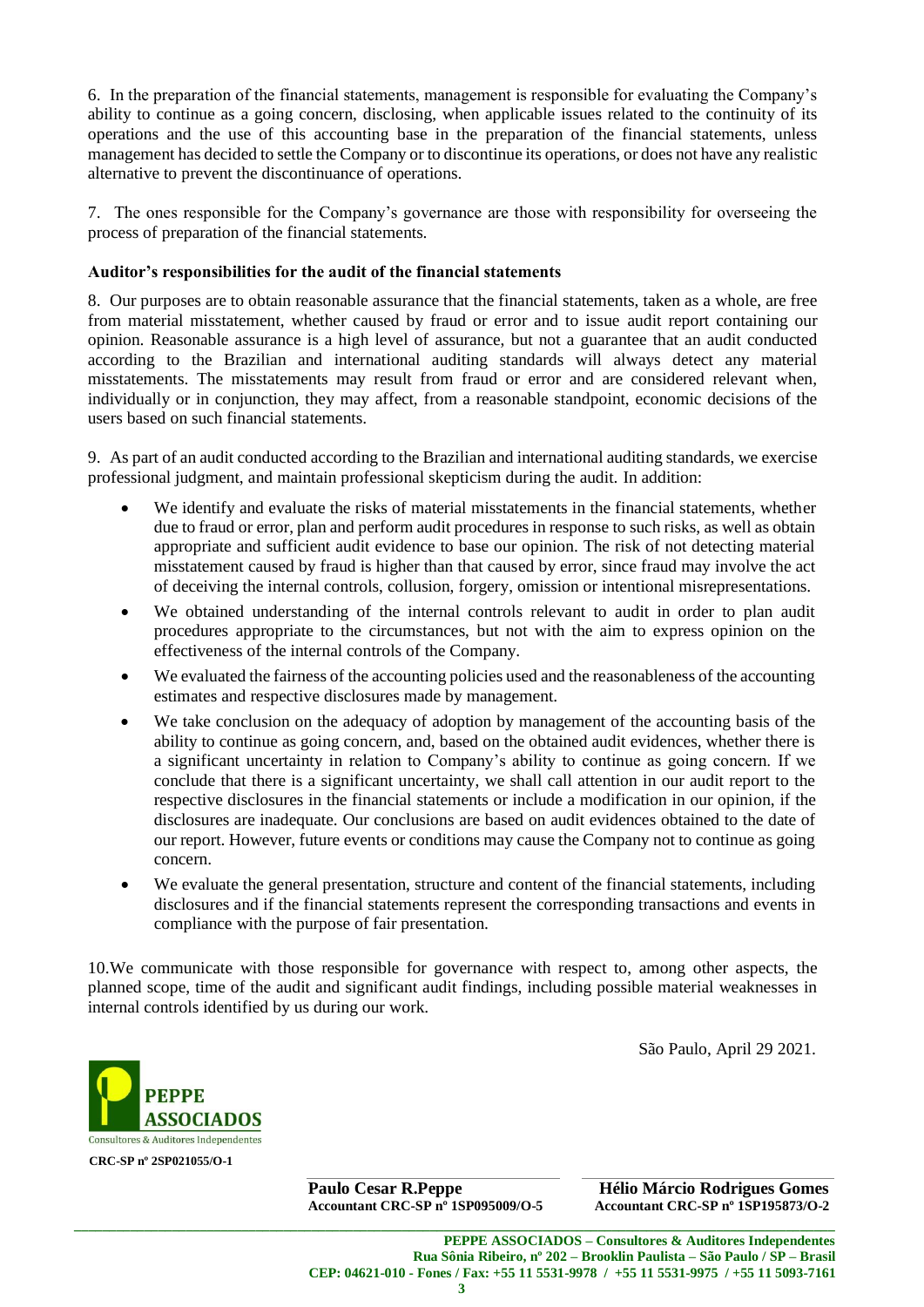

#### **Balance sheet ended as of 31 March 2021 and 31 March 2020**

*(In Thousands of Brazilian Reais)*

| Asset                               | <b>Note</b>    | 31/Mar-2021 | 31/Mar-2020 | <b>Liability</b>                             | <b>Note</b> | 31/Mar-2021 | 31/Mar-2020 |
|-------------------------------------|----------------|-------------|-------------|----------------------------------------------|-------------|-------------|-------------|
| <b>Current</b>                      |                |             |             | <b>Current</b>                               |             |             |             |
| Cash and cash equivalents           |                | 280         | 1,073       |                                              |             |             |             |
| Other investments                   |                | 34,694      | 25,194      | Suppliers                                    | 9           | 81,481      | 48,298      |
| Accounts receivables from customers | 5              | 13,776      | 12,526      | Taxes and contributions payable              | 10          | 664         | 1,566       |
| Inventories                         | 6              | 43,439      | 17,918      | Salaries and holiday payable                 | 11          | 2,555       | 2,518       |
| Current tax assets                  | $\overline{7}$ | 3,353       | 276         | Other provision                              | 12          | 5,255       | 5,305       |
| Other accounts receivable           |                | 285         | 207         | Other accounts payable                       | 13          | 1,333       | 1,258       |
| <b>Total of current assets</b>      |                | 95,827      | 57,194      | <b>Total of current liabilities</b>          |             | 91,287      | 58,944      |
| Non-current                         |                |             |             | Non-current                                  |             | 208,407     | 190,284     |
| Fixed assets                        | 8              | 6,950       | 7,801       | Provision for contingencies                  | 14          | $\Omega$    | 119         |
| Intangible Assets                   |                | 128         | 165         | Lease rental Agreement - Office and Vehicles |             | 134         | 120         |
| <b>Total of non-current assets</b>  |                | 7,078       | 7,967       | Loans                                        | 15          | 208,272     | 190,045     |
|                                     |                |             |             | <b>Total of non-current liabilities</b>      |             | 208,407     | 190,284     |
|                                     |                |             |             | <b>Net Equity</b>                            |             |             |             |
|                                     |                |             |             | Share Capital                                | 16          | 5,573       | 5,573       |
|                                     |                |             |             | <b>Accumulated losses</b>                    |             | (202, 364)  | (189, 642)  |
|                                     |                |             |             | <b>Total of net equity</b>                   |             | (196,790)   | (184,069)   |
| <b>Total of assets</b>              |                | 102,904     | 65,160      | Total of liabilities and net equity          |             | 102,904     | 65,160      |

| Liability                                    | <b>Note</b> | 31/Mar-2021 | 31/Mar-2020 |
|----------------------------------------------|-------------|-------------|-------------|
| Current                                      |             |             |             |
| Suppliers                                    | 9           | 81,481      | 48,298      |
| Taxes and contributions payable              | 10          | 664         | 1,566       |
| Salaries and holiday payable                 | 11          | 2,555       | 2,518       |
| Other provision                              | 12          | 5,255       | 5,305       |
| Other accounts payable                       | 13          | 1,333       | 1,258       |
| <b>Total of current liabilities</b>          |             | 91,287      | 58,944      |
| Non-current                                  |             | 208,407     | 190,284     |
| Provision for contingencies                  | 14          | $\Omega$    | 119         |
| Lease rental Agreement - Office and Vehicles |             | 134         | 120         |
| Loans                                        | 15          | 208,272     | 190,045     |
| <b>Total of non-current liabilities</b>      |             | 208,407     | 190,284     |
| <b>Net Equity</b>                            |             |             |             |
| Share Capital                                | 16          | 5,573       | 5,573       |
| <b>Accumulated losses</b>                    |             | (202, 364)  | (189, 642)  |
| Total of net equity                          |             | (196,790)   | (184, 069)  |
| Total of liabilities and net equity          |             | 102,904     | 65,160      |

The accompanying notes are na integral part of these financial statements.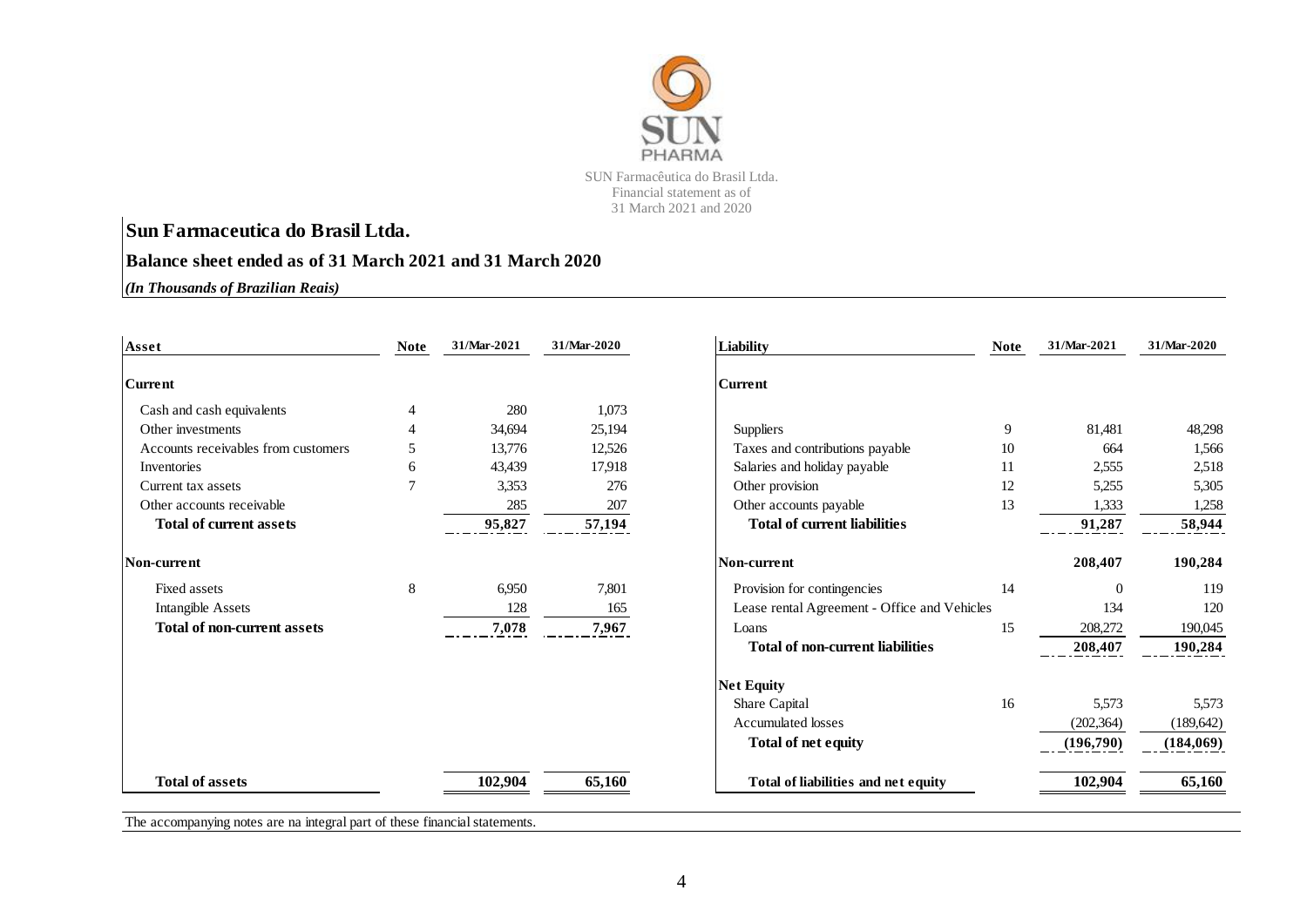# **Statements of Income**

## **Fiscal Years ended as of 31 March 2021 and 31 March 2020**

*(In thousands of Brazilian Reais)*

|                                                      | <b>Note</b> | 31/Mar-2021 | 31/Mar-2020 |
|------------------------------------------------------|-------------|-------------|-------------|
| <b>Operating Revenue</b>                             | 17          | 127,743     | 112,229     |
| Cost of goods sold and services rendered             |             | (86,070)    | (61,401)    |
| <b>Gross Profit</b>                                  |             | 41,673      | 50,828      |
| <b>Operating expenses</b>                            |             |             |             |
| <b>Sales</b>                                         | 18          | (2,365)     | (3,833)     |
| Administrative and General expenses                  | 19          | (36,667)    | (32, 477)   |
| Other operating (expenses) income                    |             | 1,982       | 939         |
| Earnings before net financial (expenses) revenue and |             |             |             |
| taxes                                                |             | 4,622       | 15,457      |
| Financial expenses                                   | 20          | (17, 467)   | (57, 383)   |
| Financial revenues                                   | 20          | 538         | 602         |
| Net financial (expenses) revenue                     |             | (16,928)    | (56, 781)   |
| <b>Results before taxes</b>                          |             | (12,306)    | (41, 324)   |
| Income tax and social contribution                   |             | (415)       | (3,277)     |
| Currente IRPJ                                        |             | (282)       | (2,344)     |
| Currente CSSL                                        |             | (133)       | (933)       |
| Deferred                                             |             |             |             |
| Income for the fiscal year                           |             | (12, 721)   | (44, 601)   |

The accompanying notes are na integral part of these financial statements.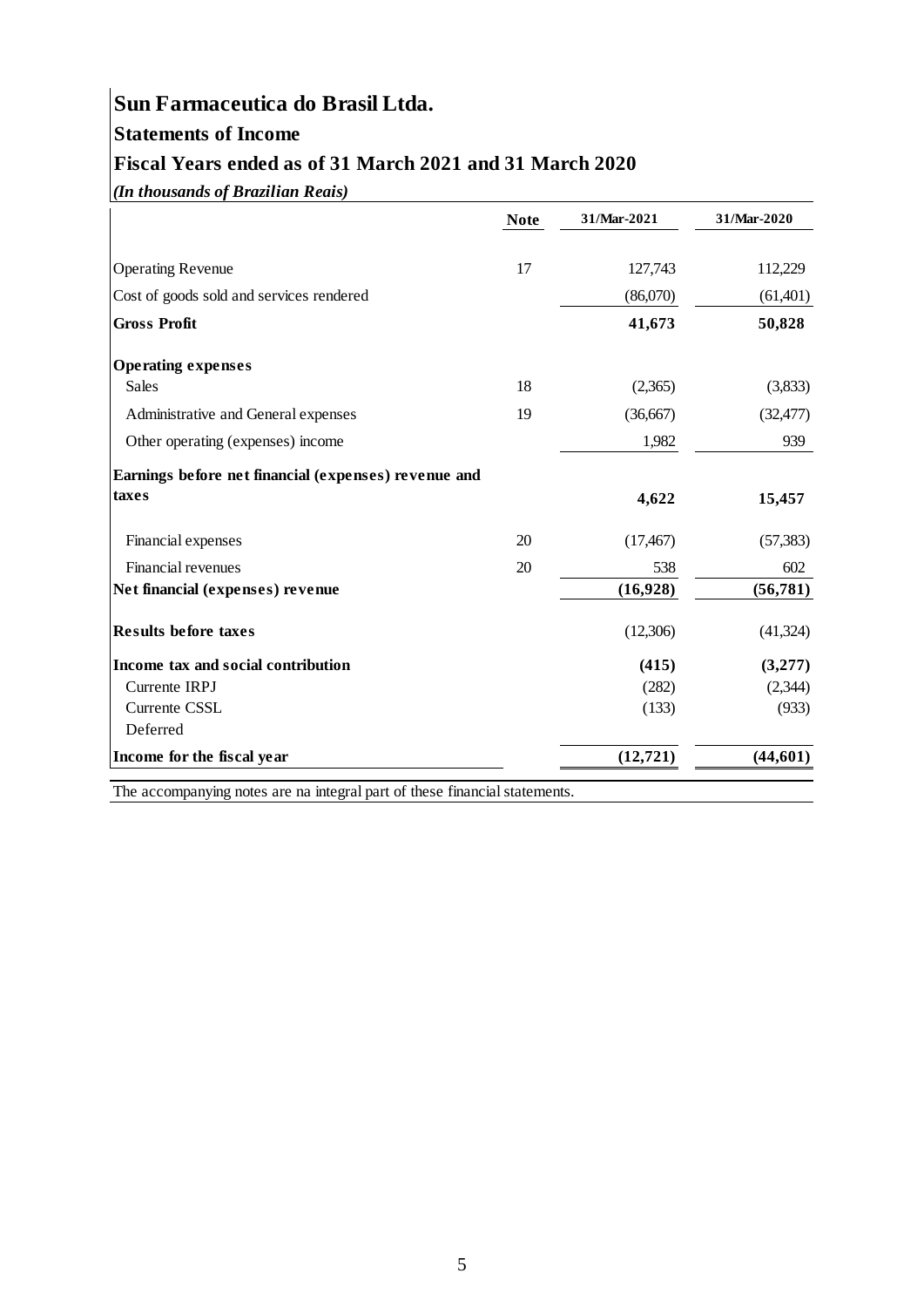

### **Statements of changes in stockholders´ equity**

### **Fiscal years ended as of 31 March 2021 and 31 March 2020**

*(In thousands of Brazilian Reais)*

|                                   | <b>Share</b><br>Capital | <b>Accumulated</b><br>losses | <b>Total</b> |
|-----------------------------------|-------------------------|------------------------------|--------------|
| Balance as of 31 of March de 2019 | 5,573                   | (145,041)                    | (139, 468)   |
| Results for the period            |                         | (44,601)                     | (44,601)     |
| Balance as of 31 of March de 2020 | 5,573                   | (189, 642)                   | (184,069)    |
| Resultado do exercício            |                         | (12,721)                     | (12,721)     |
| Balance as of 31 of March de 2021 | 5,573                   | (202, 364)                   | (196,791)    |

The accompanying notes are na integral part of these financial statements.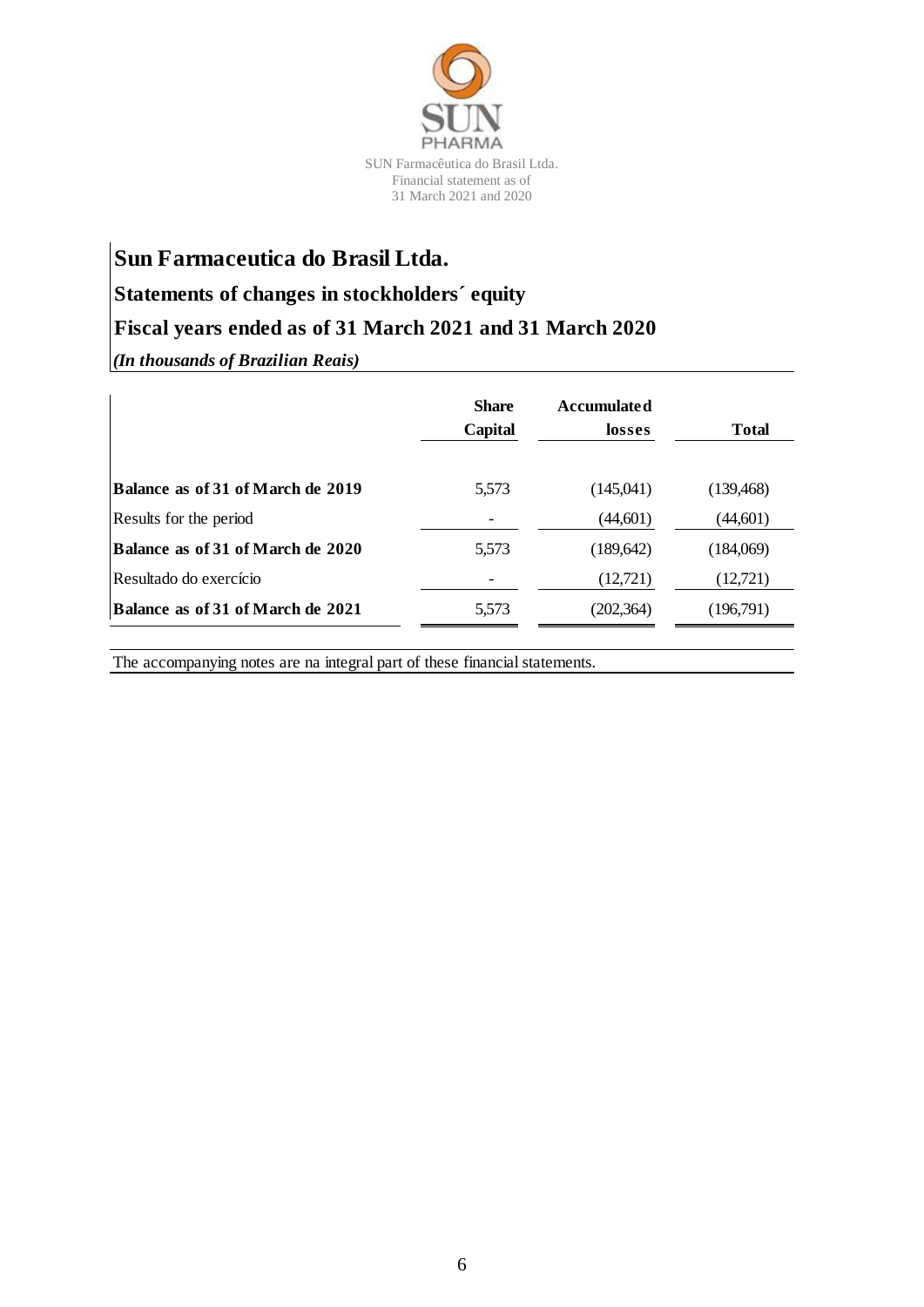

### **Statement of Cash Flows - Indirect method**

### **Fiscal years ended as of 31 March 2021 and 31 March 2020**

*(In thousands of Brazilian Reais)*

|                                                            | <b>Note</b> | 31/Mar-2021 | 31/Mar-2020 |
|------------------------------------------------------------|-------------|-------------|-------------|
| Cash flows from operating activities                       |             |             |             |
| Profit and (losses) before taxes                           |             | (12,306)    | (44,601)    |
| Adjusments for:                                            |             |             |             |
| Depreciation                                               |             | 1,130       | 1,048       |
| Amortization                                               |             | 38          | 21          |
| Rental lease agreement - Vehicles and Office               |             | 14          | 221         |
| Provision for contingencies                                |             | (119)       | (30)        |
| Provision for doubtful receivables                         |             | 251         | 606         |
| Provision for inventory devaluation                        |             | (1,783)     | (4,796)     |
| Other provision                                            |             | 3,715       | 1,904       |
| Unrealized exchange rate variation                         |             | 18,227      | 57,308      |
| Result on fixed assets retirement                          |             | 322         | 160         |
| Tax benetit - refund                                       |             | (3,108)     | (5,011)     |
|                                                            |             | 6,382       | 6,830       |
| (Increase) decrease in assets and and liabilities          |             |             |             |
| Other Investment                                           |             |             | 59          |
| Accounts receivables from customers                        |             | (1,501)     | 1,908       |
| Investories                                                |             | (23,738)    | 9,221       |
| Current tax assets                                         |             | 30          | (108)       |
| Other accounts receivables                                 |             | (78)        | 97          |
| Taxes and contributions payable                            |             | (903)       | (557)       |
| Salaries and charges payable                               |             | 37          | 551         |
| Suppliers                                                  |             | 33,184      | 9,527       |
| Other Provisions to payable                                |             | (3,765)     | (509)       |
| Other accounts payable                                     |             | 75          | (827)       |
|                                                            |             | 3,340       | 19,362      |
|                                                            |             | 9,721       | 26,192      |
|                                                            |             |             |             |
| <b>Cash from operations</b>                                |             | 9,721       | 26,192      |
| Income tax and social contribution paid on the fiscal year |             | (415)       | (2,854)     |
| Net cash from operating activities                         |             | 9,306       | 23,338      |
|                                                            |             |             |             |
| Cash flows from investments and financing activities       |             |             |             |
| Acquisition of fixed assets                                | 8           | (600)       | (2,210)     |
|                                                            |             |             |             |
| Net cash used in financing activities                      |             | (600)       | (2,210)     |
| Increase in cash and cash equivalentes                     |             | 8,706       | 21,128      |
| Statement of cash and cash equivalents reduction           |             |             |             |
| At the beginning of the fiscal year                        |             | 26,267      | 5,139       |
| At the end of the fiscal year                              | 4           | 34,973      | 26,267      |
|                                                            |             | 8,706       | 21,128      |
|                                                            |             |             |             |

The accompanying notes are na integral part of these financial statements.

7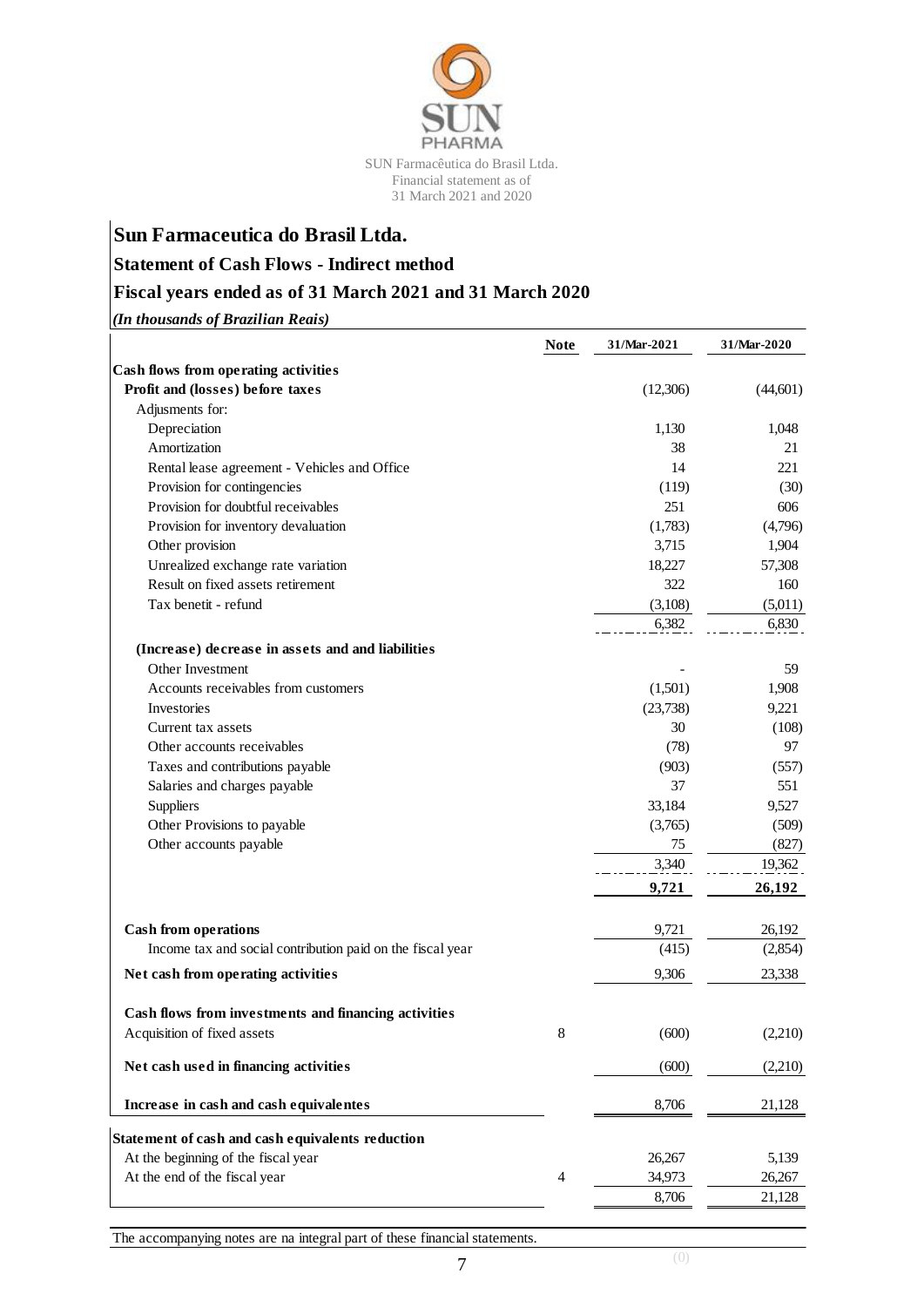

# **Explanatory notes to financial statements**

*(In thousands of Brazilian Reais)*

#### **1 -** *Operating context*

SUN Farmacêutica do Brasil Ltda., founded on April 10, 2002, has its head office in the city of Goiânia - State of Goiás. Its corporate purpose is import, export and trade of pharmaceutical products in general, as well as the import, export and distribution of pharmaceutical supplies, medical devices and similar goods.

The company has a branch in the city of São Paulo - State of São Paulo, with the corporate purpose of Administrative office.

In November 2014, the shareholders decided by mutual agreement to change the corporate name of the company from TKS Farmacêutica do Brasil Ltda to SUN Farmacêutica do Brasil Ltda, and it henceforth bears the assumed name: SUN Farmacêutica do Brasil Ltda.

#### **1.1 -** *Management plan for 2021 and 2020*

The balance sheet ended as of 31 March 2021 has a negative net worth of BRL 196,791 Mn, being the exchange rate the biggest impact.

Management believes that these values will be reversed in the coming years, considering the change in the commercial strategy adopted; until then it was used the continuous increase in sales, without taking into account the productive capacity of the head office, causing much loss of sales and consequent space with sales points.

Another important point is related to the authorization of drug products, as they are in on-going process of approval with the health regulatory agency, 17 new drugs, whose studies reveal that with the approvals, we will create a new marketing channel and the company that will revert the loss accumulated in the coming years.

#### **2 -** *Presentation of the Financial Statements*

The financial statements were prepared in accordance with accounting practices adopted in Brazil and comprise the period from April to March, having their issue authorized by the Board on 23 April 2021.

The Company adopts the Law no. 6.404/76 and its amendments introduced by Law no. 11.638/07, which modified, revoked and introduced new provisions to the Brazilian Companies Law.

The aforementioned law aimed, mainly, to update the Brazilian corporate law to allow the process of convergence of accounting practices adopted in Brazil with those comprised in the International Financial Accounting Standards (IFRS).

#### **2.1** *Functional currency and presentation currency*

The financial statements are presented in Brazilian Real, which is the functional currency of the Company. All financial information presented in Real have been rounded up to the nearest thousands, except where indicated otherwise.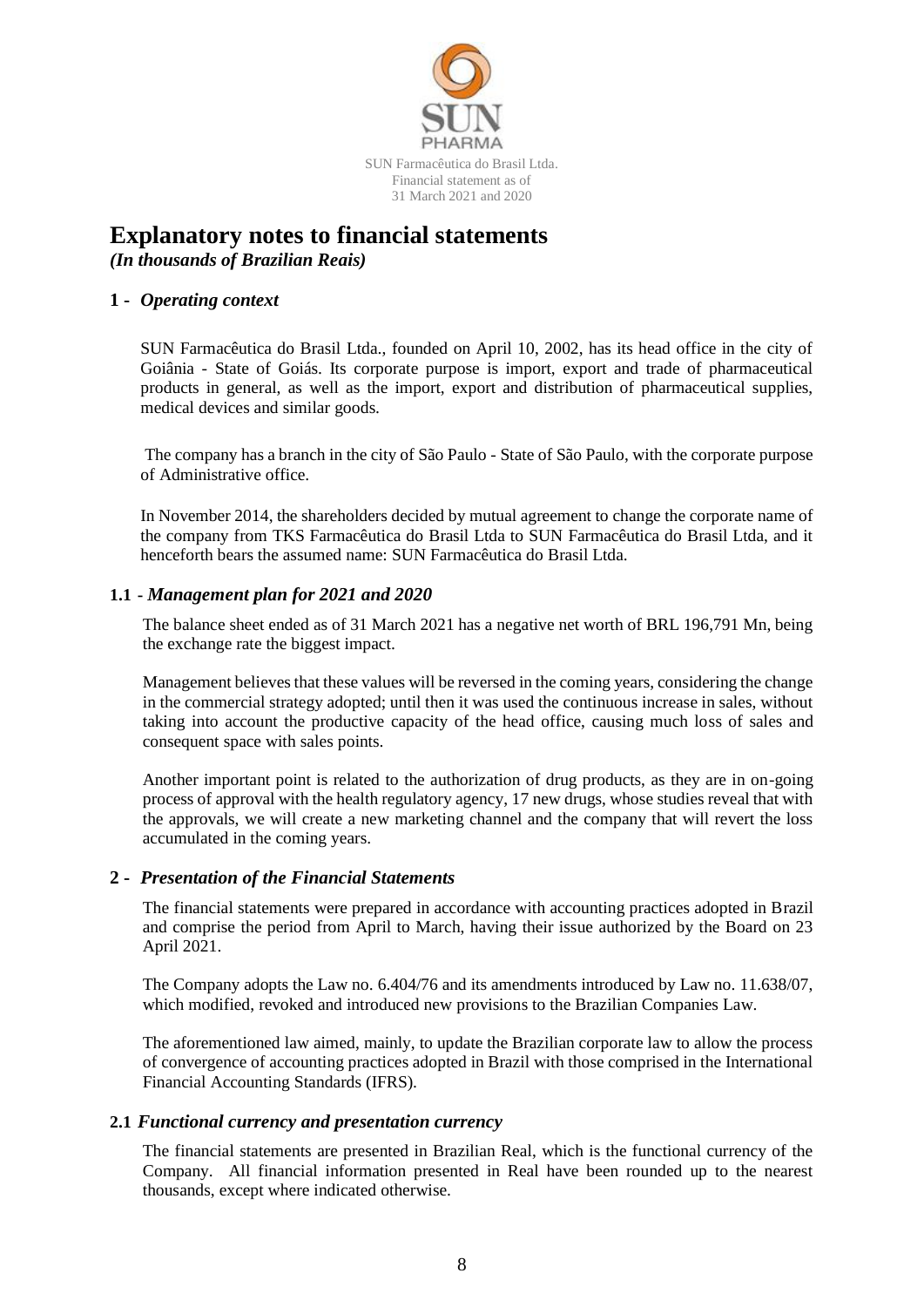

#### *2.2 Use of estimates and judgments*

The preparation of financial statements in accordance with the accounting practices adopted in Brazil requires that the Management of the Company to make judgments, estimates and assumptions that affect the application of accounting policies and the reported values of assets, liabilities, revenues and expenses. Actual results could differ from those estimates.

Estimates and assumptions are reviewed in a continuous way. Revisions with respect to accounting estimates are recognized in the period in which the estimates are revised and in any future periods affected.

The information on assumptions and estimates that have a significant risk of result in material adjusting within the next few years are included in the following explanatory notes:

- Note 5 Provision for doubtful receivables
- Note 6 Provision for inventory obsolescence
- Note 8 Review of the of the fixed asset useful life
- Note 13 Provision for contingencies

#### *3 Summary of Significant Accounting Policies*

#### **a. Determination of Net Income**

Net income of operations of the company are established in accordance with the accounting of competence of exercises, which covers the period from April to March of each year.

Operating revenues from the sale of products, as well as costs and expenses are recognized in the outcome as a function of its implementation, i.e., when there is convincing evidence that the risks and benefits more significant and inherent to ownership have been transferred to the purchaser.

#### **b. Cash and cash equivalents**

Cash and cash equivalents include cash in hand, balances in current bank accounts and financial investments of high liquidity. The financial investments are recorded at cost, plus income earned during the financial year, duly regulated by the central bank of Brazil.

#### **c. Accounts receivable from customers**

Accounts receivable from customers are initially recorded by the invoiced value, including their direct taxes, tax liability of the Company, minus the taxes withheld at source, of which are considered as tax credits.

The provision for credit losses was made at an amount considered sufficient by the Management to compensate for any losses on the realization of the credits earned more than 12 months and or when identified the inability of recovery.

As provided in the CPC12, adjustment to the present value was not registered by virtue of not having material effect on the financial statements.

#### **d. Inventories**

Inventories are stated on the basis of historic cost of acquisition and production, plus expenses relating to transport, storage and non-recoverable taxes. In the case of industrialized products, under elaboration and finished, the inventory includes the manufacturing overheads based on the normal capacity of production. The cost is determined by the weighted average cost. The values of inventories recorded does not exceed the net value of realization. The net realization value, which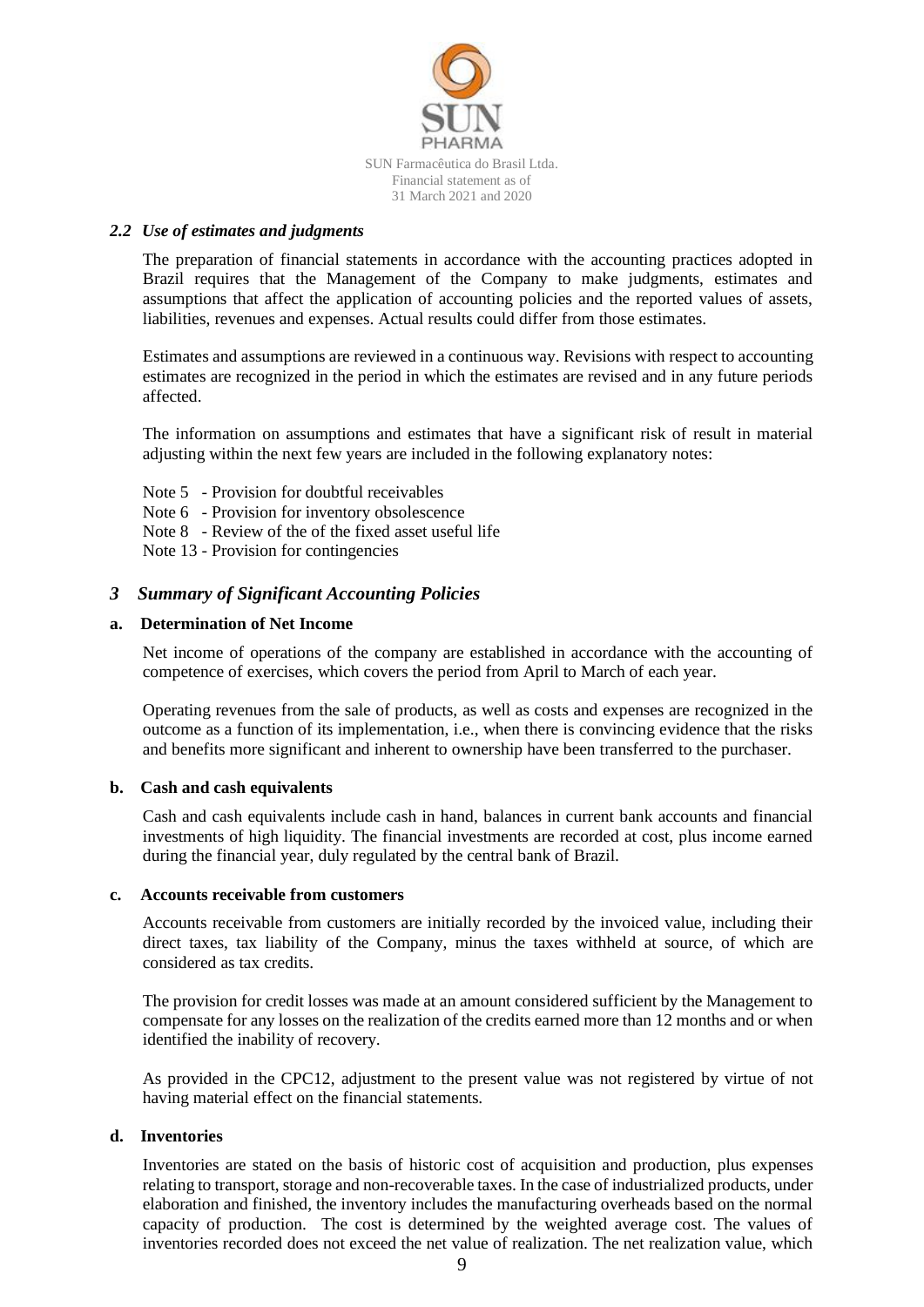

corresponds to the estimated selling price in the ordinary course of business, less the actual costs of completion and those necessary to make the sale.

In accordance with restrictions imposed by the state of Goiania, in confronting of the Covid-19 pandemic, we did not make physical inventory of the goods in stock, and as historically there have never been main differences in counts, unidentified risk as to the numbers reported here.

#### **e. Fixed asset**

#### **Fixed assets**

Items of fixed asset (property, plant and equipment) are measured at historic cost of acquisition or construction, less accumulated depreciation and loss of reduction to the recoverable amount (impairment), if applicable.

The cost includes expenditure that is directly attributable to the acquisition of an asset. The cost of assets constructed by the company itself includes the cost of materials and labor, other direct costs to place the asset in the location and condition necessary for these to be capable of operating in the manner sought by the management, the costs of dismantling and restoration of the site where these assets are located.

The improvement in third parties' properties are amortized in accordance with the duration of the lease contract.

Gains and losses on disposal of an item of property, plant and equipment are calculated by comparison between the resources deriving from disposal with the carrying amount of property and are recognized net inside of other revenues in the result.

Other costs are capitalized only when there is an increase in the economic benefits of the item of fixed asset. Any other type of expense is recognized in the result as an expense when incurred.

#### **Depreciation**

Depreciation is calculated on the depreciable value, which is the cost of an asset, or other substitute value of the cost minus the residual value.

Depreciation is recognized in the results based on the straight-line method over the estimated useful lives of each part of an item of the fixed asset, since this method is that one that more closely reflects the pattern of consumption of future economic benefits embodied in the asset. Lands are not depreciated.

The estimated useful lives are as follows: **Years**

| Machines and equipment                 | 14  |
|----------------------------------------|-----|
| Furniture and utensils                 |     |
| IT equipment                           | 10. |
| Vehicles                               |     |
| Improvement in third parties' property |     |

The depreciation methods were reviewed, and new rates will be adopted, each closing of the financial year and any adjustments are recognized as changes in accounting estimates.

#### **Intangible Assets**

It is valued at cost of acquisition, less accumulated depreciation and losses by reducing the recoverable amount, when applicable.

The intangible asset of the company has defined life, composed by software. The record of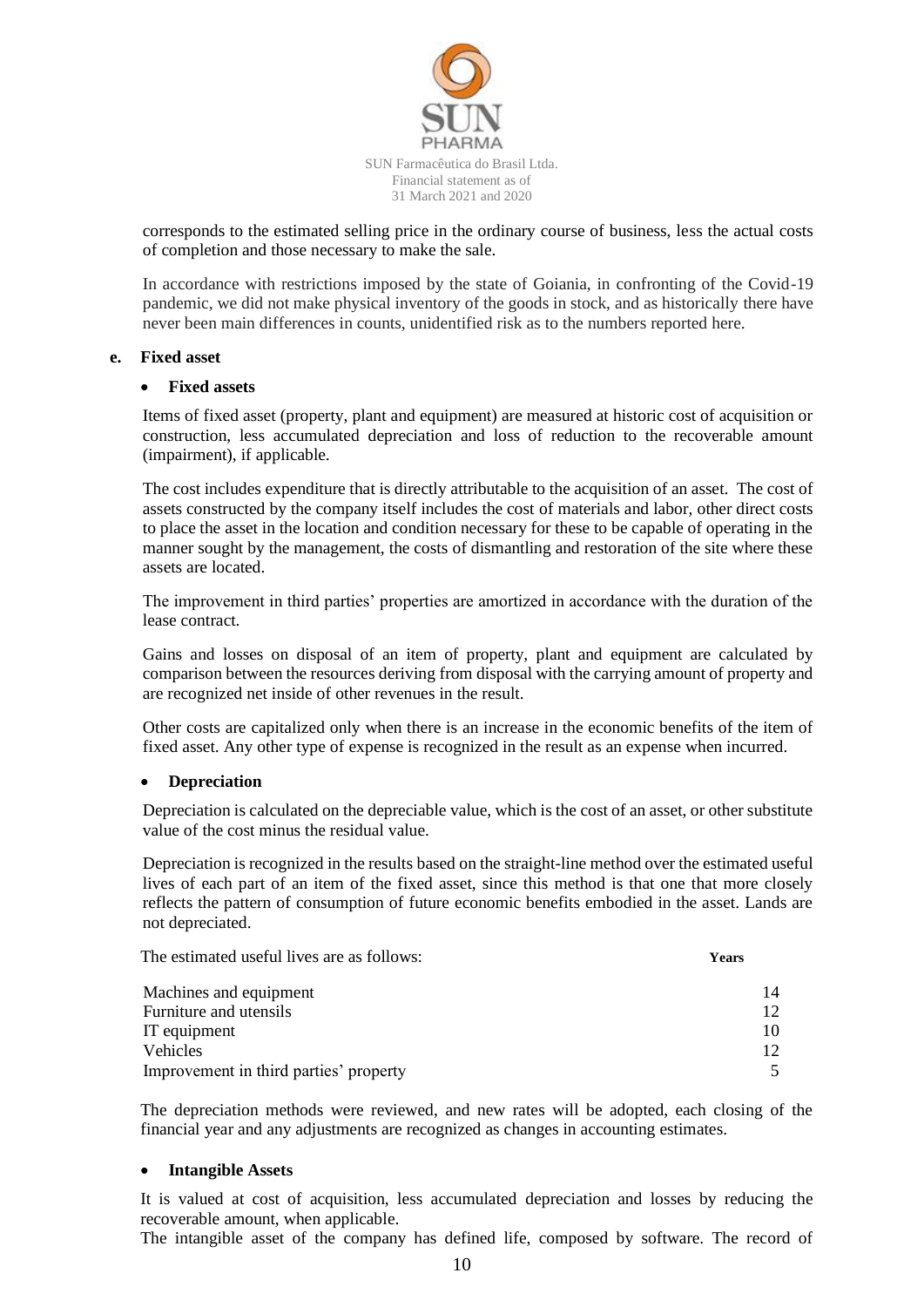

depreciation is done in the demonstration of the income statement of the fiscal year, under the heading "Depreciation and amortization".

The estimated useful life for the current fiscal and year is**: Years**

Software 10

#### **Reduction in the recoverable value of assets**

According to NBC TG 01 (R4) – Impairment of Assets – Related to IAS 36. Aims to ensure that the assets are not recorded accounted for a higher value than the one that can be recovered in time for use of the company's operations or its eventual sale.

#### **f. Leasing Operation**

In line with the pronouncement of the new Accounting Standard on Leasing, through CPC 06 (R2) and in India (Where Sun's headquarters are located) from April 1, 2019 through Ind AS 116. It establishes principles for the recognition and measurement of leases, the purpose of which is to ensure relevant information that faithfully represents these transactions.

As part of a Big group, as of April 1, 2019, Sun Farmacêutica do Brasil Ltda . adhered to the referred norm, and began to treat the property rental according to its requirements. The company started to present its Assets - Right of Use (Net Present Value of the Lease Agreement) and it's Lease Liabilities (Net Present Value of the Lease Payable, updated by interest). The Right of Use is amortized over the term of the contract and its effects are reflected in the result.

#### **g. Current and non-current liabilities**

The current and non-current liabilities are demonstrated by the known or calculated estimated plus, when applicable the corresponding charges, monetary variations and/or exchange rate incurred up to the date of the balance sheet.

#### **h. Short-term benefits to employees**

Obligations of short-term benefits to employees are measured on an undiscounted basis and are incurred as expenses as the related service is provided.

Provision was made for the payment of bonuses on individual performance and was recognized by the amount expected to be paid under the plans of bonuses on money or participation in profits in the short term if the company has a legal or constructive obligation to pay this value in function of past service rendered by the employee, and the obligation can be estimated reliably.

#### **i. Loans and Financing**

The financial charges and the monetary indexations of the loans are accounted for on the basis of the period elapsing, being established in accordance with the terms of the contracts. Composed mainly by contracts aiming at the expansion of production capacity, as well as modernization, as well as to meet working capital needs.

#### **j. Provisions**

A provision is recognized in the balance sheet when the company has an obligation or as a result of a past event, and it is probable that an economic resource will be required to settle the obligation. Provisions are recorded taking as a basis the best estimates of the risk involved.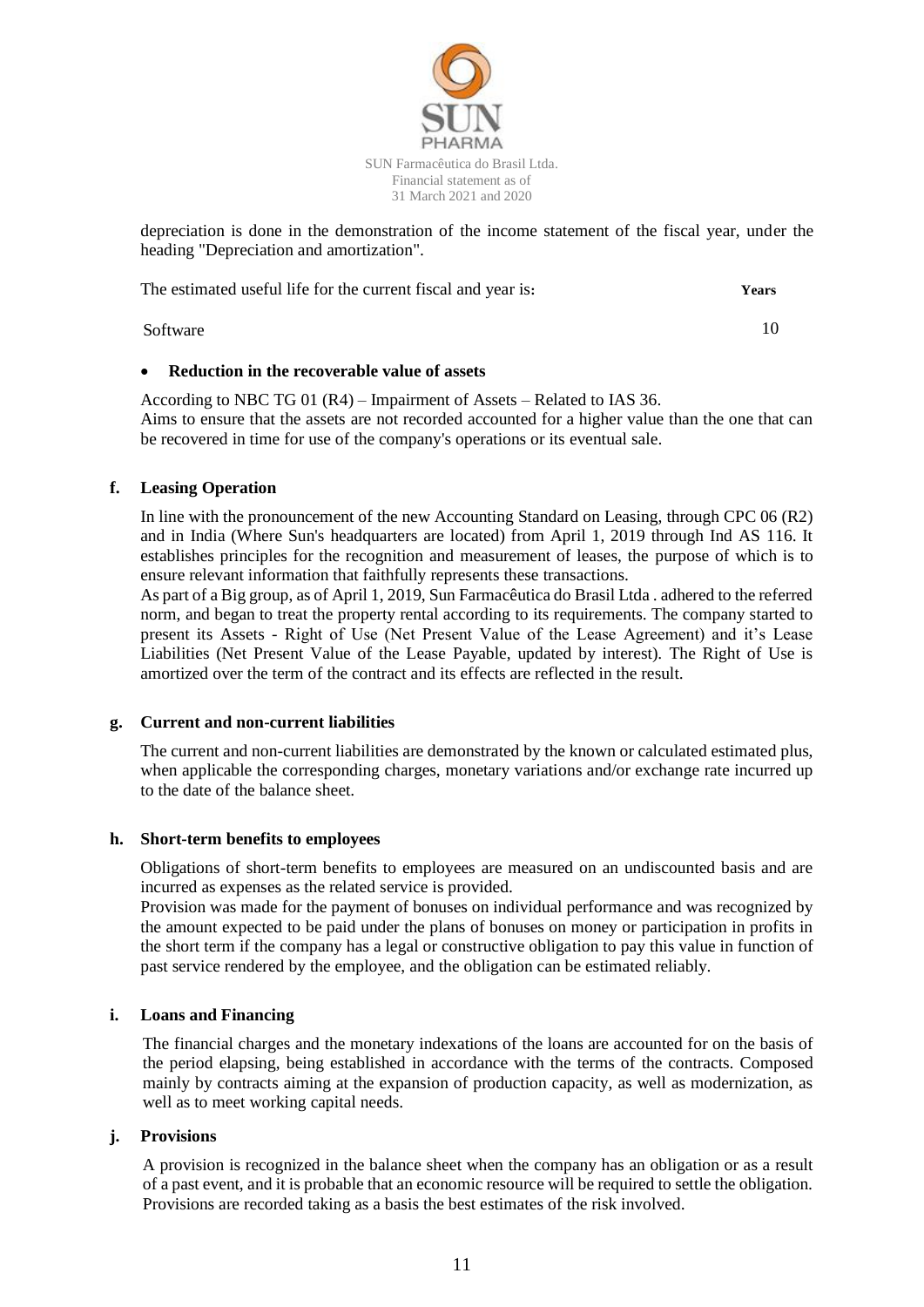

#### **k. Income tax and social contribution**

The fiscal year for calculation of income tax is determined by law, and comprises the period counting from January to December, unlike the corporate year depicted in the financial statements, which comprises the period from April to March.

The income tax and social contribution of current and deferred charges are calculated on the basis of rates of 15%, plus an additional 10% on the taxable profit surplus of BRL 240 for income tax and 9% on taxable profit for social contribution on net profits and consider the offsetting of tax losses and negative social contribution base, limited to 30% of the real profit.

The current tax is the tax payable or receivable expected on the taxable profit or loss for the year, the tax rates enacted or substantively enacted at the date of presentation of the financial statements and any adjustment to tax payable in relation to previous years.

The Company does not recognize the Income Tax and Social Contribution, of deferred tax assets on tax loss and negative base of social contribution, and also on temporary differences between the tax base of assets and liabilities and their respective accounting value. The deferred active Income Tax and Social Contribution are recognized based on the expected generation of future taxable profits. Deferred tax is measured by the tax rates that are expected to be applied to temporary differences when they reverse, based on laws that have been enacted or substantively enacted by the date of presentation of the financial statements.

The Company does not have any value recorded with respect to income tax and social contribution deferred during the fiscal year, due to expected generation of future taxable profits.

#### **l. Financial Instruments**

The financial instruments are only recognized as from the date on which the company becomes part of the contractual provisions of the financial instruments. When recognized, are initially recorded at its fair value plus transaction costs that are directly attributable to the acquisition or contracting. On 31 March 2021, the accounting value of the financial instruments of the company, represented mainly by cash, accounts receivable, accounts payable to suppliers and loans with financial institutions and related companies were equivalent to its market value. The company does not use financial instruments in exchange operations of indices (SWAP) or involving operations in the form of derivatives risk. Other Assets and Liabilities

An asset is recognized in the balance sheet when it is probable that future economic benefits will be generated in favor of the company and its cost or value can be measured with security.

The current and non-current liabilities are demonstrated by the known or calculated values plus, when applicable the corresponding charges and monetary variations incurred up to the date of the balance sheet.

Provisions are recorded taking as a basis the best estimates of the risk involved. The financial statements therefore include various estimates based on objective and subjective factors, based on the judgment of the management for the determination of appropriate values to be recorded. The settlement of transactions involving these estimates may result in divergent values of the recorded in the financial statements due to the inaccuracies inherent to the process of determining them, for which reason the management periodically revise such estimates and assumptions.

Estimates and assumptions are used in the selection of the useful lives of the assets, for the constitution of adjustment for the possible risk of not carrying out their accounts receivable, as well as in the analysis of other risks for the determination of other provisions, including the contingent liabilities and other similar, in addition to the valuation of financial instruments and other assets and liabilities on the balance sheet date.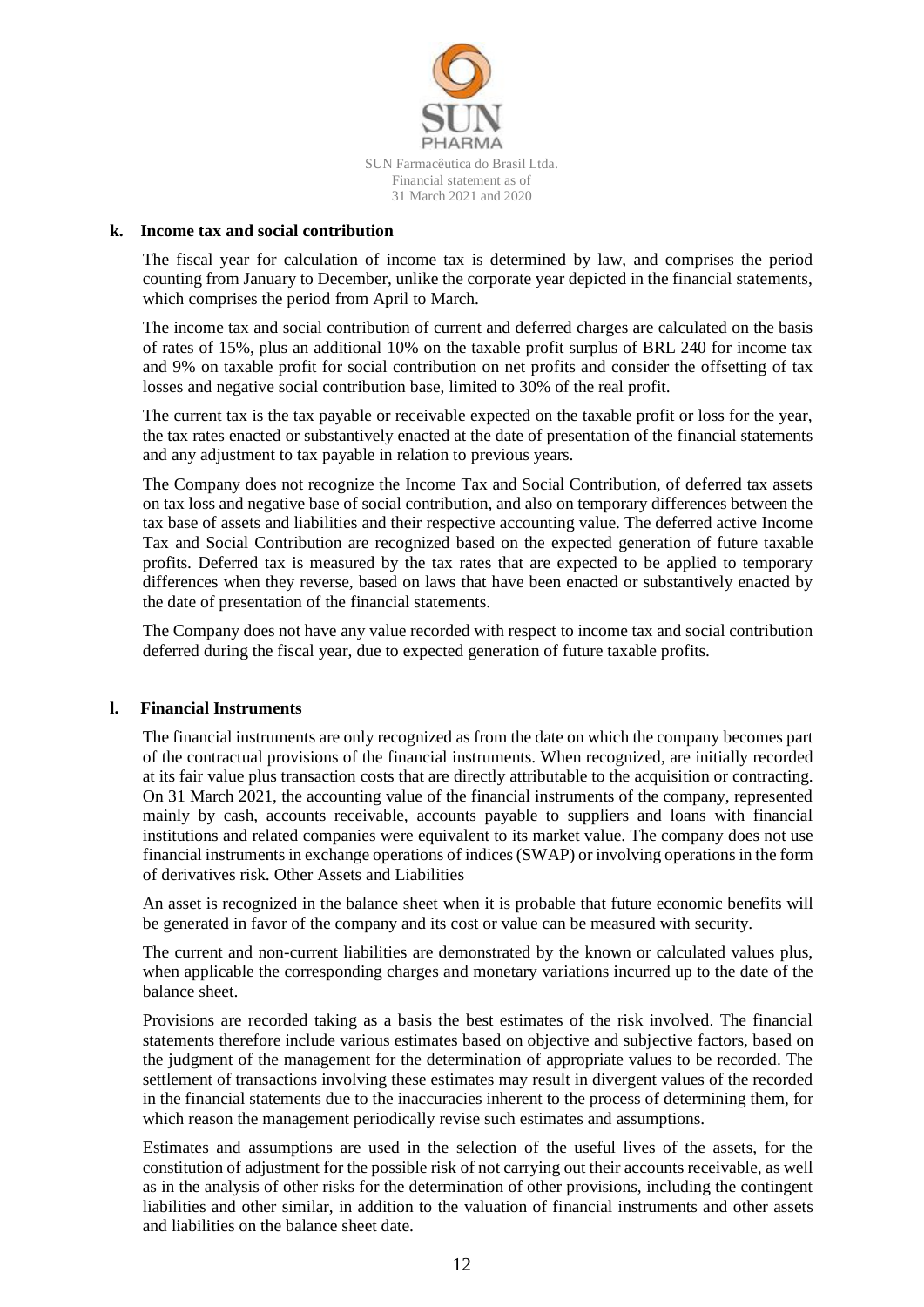

The realizable rights and obligations are classified as Current when their realization or settlement occur within twelve months following the date of presentation of the financial statements. Otherwise, they are shown as Non-current.

#### *4 Cash and cash equivalents*

|                                       | 2021   | 2020   |
|---------------------------------------|--------|--------|
| Cash                                  |        |        |
| <b>Banks</b>                          | 277    | 1.070  |
| Other investments (Short Investments) | 34,693 | 25,194 |
| <b>Total</b>                          | 34,973 | 26,267 |

The variation of cash and cash equivalents is directly linked to sales increased along the year, reflecting the trade receipts, where excess cash is being invested in short-term investment, with the Local rate being 5.00% p y.

#### *5 Accounts receivable from customers*

Accounts receivable from customers are initially recorded by the invoiced value, including their direct taxes, tax liability of the Company, minus the taxes withheld at source, of which are considered as tax credits.

Other accounts receivable refers to the Credit Note issued against the Corporate, related to the "Transfer Price adjust", that is, purchase of products with prices higher than the one practiced in Brazil and amounts related to the goods claim.

The provision for credit losses was made at an amount considered sufficient by the Management to compensate for any losses on the realization of the credits earned more than 12 months and or when identified the inability of recovery.

The adjustment related to the recognition of revenue, are due to bills that have been invoiced, dispatched and that on 31 March 2021, had not been received by customers.

|                                              | 2021     | 2020     |
|----------------------------------------------|----------|----------|
| Accounts receivable                          | 18,785   | 17,682   |
| Other accounts receivable                    | 514      | 335      |
| (-) Provision f/ doubtful settlement Credits | $-1.463$ | $-1.212$ |
| (-) Revenue adjustment recognition           | $-4.059$ | $-4.279$ |
| <b>Total</b>                                 | 13,776   | 12.526   |

On 31/03/21 the total gross value of trade bills receivable from the company, distributed by maturities as follows:

| To mature             | <b>BRL</b> |        |
|-----------------------|------------|--------|
| Within 30 days        | 10,874     |        |
| From 31 to 60 days    | 5,155      |        |
| From 61 to 90 days    | 1,291      |        |
| <b>Subtotal</b>       |            | 17,320 |
| <b>Matured</b>        | BRL        |        |
| Matured over 365 days | 1,465      |        |
| <b>Subtotal</b>       |            | 1,465  |
| <b>Total Geral</b>    |            | 18,785 |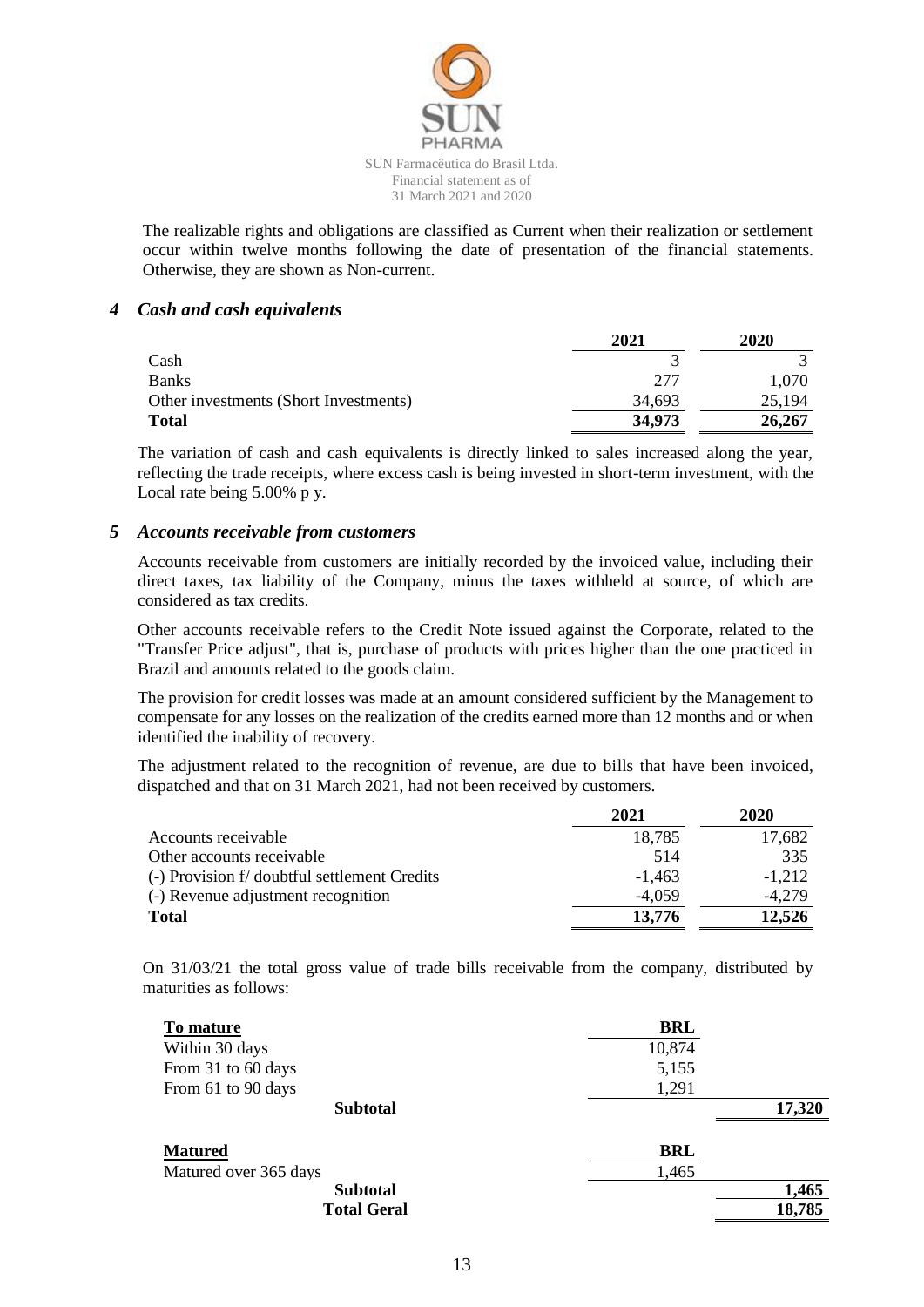

#### *6 Inventories*

|                                                   | 2021             | 2020     |
|---------------------------------------------------|------------------|----------|
| <b>Products for Resale</b>                        | 27,840           | 9,980    |
| <b>Adjust Revenue Recognition - Cogs</b>          | 2,618            | 1,729    |
| Raw material                                      | $\theta$         | 336      |
| Packaging materials                               | 44               | 49       |
| Goods in transit - Goods                          | 13,569           | 7,814    |
| <b>Customs Broker</b>                             | 18               | 320      |
| Others                                            | 284              | 173      |
| (-) Adjustment Net Val of Realization             | $\left( \right)$ | $-25$    |
| (-) Adjustment Recoverable Val. Est. Obsolete (a) | $-934$           | $-2,458$ |
| <b>Total</b>                                      | 43,439           | 17,918   |

The balance figured in the accounts identified above as (a) - shelf life of inventories, to mature in the next 6 months and without moving for more than 1 year, management has made the adjustment and awaits the approval of Regulatory Heath Agency for them to be destroyed.

In accordance with restrictions imposed by the Government in confronting of Covid-19 Pandemic, we did not make physical inventory, and as historically there have never been major variations in these counts, we have not identified any risk regarding the numbers reported here.

#### **7** *Current tax asset*

|                       | 2021  | 2020 |
|-----------------------|-------|------|
| ICMS on Purchase (a)  | 1,634 |      |
| VAT on fixed assets   | 122   | 145  |
| TDS recoverable       | 218   | 113  |
| Anticipated CSSL      | 148   |      |
| Anticipated IRPJ      | 1,231 |      |
| Other tax recoverable |       | 18   |
| <b>Total</b>          | 3,353 | 276  |

a) At the end of the year, the Term of ICMS Agreement TARE 185/2011-GSF reached the end of the tenure period of 10 (ten) years, making import operations subject to ICMS at the entrance of the goods.

#### *8 Fixed assets*

The company has conducted tests of impairment in all its assets and found losses by devaluation. Another change is the adoption of CPC 06, which as of April 2019, the company began to present its Assets - Right of Use (Net Present Value of the Lease Contract) and its Lease Liabilities (Net Present Value of the Lease Payable, restated by interest). The Right of Use is amortized over the term of the contract and its effects are reflected in the result.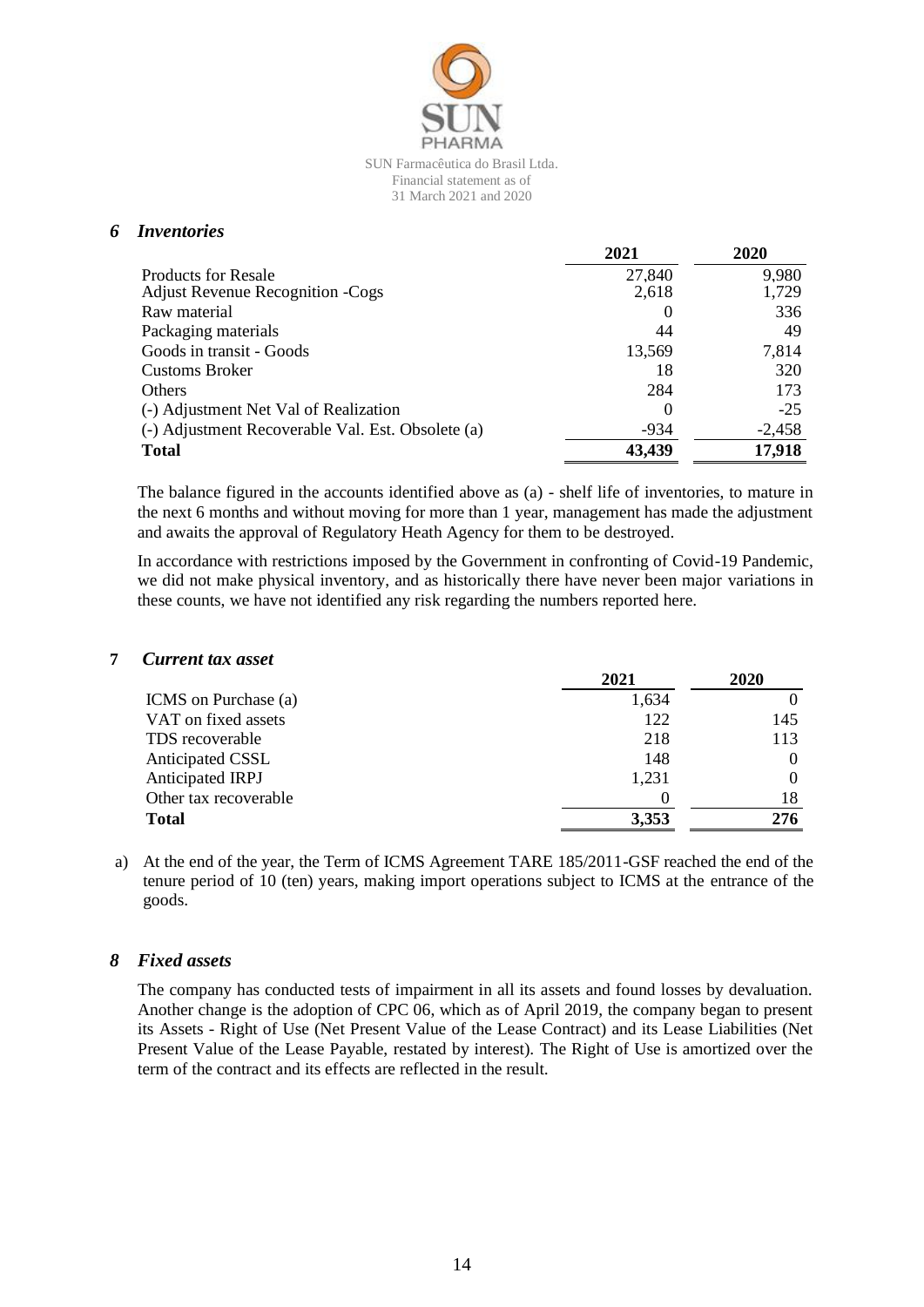

| <b>Fixed Assets</b>             |                |                   | 2021                                   |              | 2020                    |
|---------------------------------|----------------|-------------------|----------------------------------------|--------------|-------------------------|
| <b>Descriptions</b>             | Annual<br>Rate | <b>Gross Book</b> | (-) Accumulated<br><b>Depreciation</b> | <b>Total</b> | <b>Previous</b><br>Year |
| Land                            |                | 118               | $\Omega$                               | 118          | 118                     |
| Installations                   | 10%            | 884               | $-551$                                 | 333          | 370                     |
| Plant and Machinery             | 10%            | 7,980             | $-4.694$                               | 3,286        | 3,570                   |
| Furniture and fixture           | 10%            | 389               | $-240$                                 | 150          | 174                     |
| Computer Equipment's            | 20%            | 989               | $-626$                                 | 364          | 413                     |
| <b>Vehicles</b>                 | 8%             | 368               | $-280$                                 | 88           | 125                     |
| <b>Buildings</b>                | 4%             | 8,098             | $-3,005$                               | 5,093        | 5,417                   |
| Tools and devices               | 20%            | 751               | $-572$                                 | 179          | 191                     |
| Rental of Vehicles and Office   |                | 879               | $-758$                                 | 121          | 120                     |
| <b>CWIP</b>                     |                | 683               | $\Omega$                               | 683          | 683                     |
| <b>Subtotal of Fixed assets</b> |                | 21,138            | $-10,724$                              | 10,414       | 11,265                  |
| <b>Impairment Test</b>          |                |                   |                                        | $-3,464$     | $-3,464$                |
| <b>Total of Fixed assets</b>    |                |                   |                                        | 6,950        | 7,801                   |

Balance of account property, plant and equipment accounts for the period from April 1, 2020 to March 31, 2021 as follows:

|                               |               |                |               |                           |                | <b>Cost evolution</b> |
|-------------------------------|---------------|----------------|---------------|---------------------------|----------------|-----------------------|
| <b>Descriptions</b>           | <b>Useful</b> | <b>Opening</b> | $^{(+)}$      | $\left( \text{-} \right)$ | (-)            | <b>Closing</b>        |
|                               | Life          | <b>Balance</b> | <b>Income</b> | Out                       | <b>Trasfer</b> | <b>Balance</b>        |
| Land                          |               | 118            | $\Omega$      | $\Omega$                  |                | 118                   |
| <b>Installations</b>          | 10            | 884            | $\Omega$      | $\Omega$                  |                | 884                   |
| Plant and Machinery           | 10            | 8,417          | 216           | $-653$                    |                | 7,980                 |
| Furniture and fixture         | 12            | 389            | $\Omega$      | $\Omega$                  |                | 389                   |
| Computer Equipment's          | 10            | 933            | 56            | $\Omega$                  |                | 989                   |
| <b>Vehicles</b>               | 12            | 368            | $\Omega$      | $\overline{0}$            |                | 368                   |
| <b>Buildings</b>              | 25            | 8,098          | $\Omega$      | $\Omega$                  |                | 8,098                 |
| Tools and devices             | 14            | 751            | $\Omega$      | $\Omega$                  |                | 751                   |
| Rental of Vehicles and Office |               | 551            | 328           | $\Omega$                  |                | 879                   |
| <b>CWIP</b>                   |               | 683            | $\Omega$      | $\Omega$                  |                | 683                   |
| <b>Total of Fixed assets</b>  |               | 21,191         | 600           | $-653$                    | $\bf{0}$       | 21,138                |

#### **Depreciation Evolution**

| <b>Descriptions</b>           | Annual<br><b>Tax Rate</b> | <b>Opening</b><br><b>Balance</b> | $^{(+)}$<br><b>Income</b> | $(-)$<br>Out | <b>Closing Balance</b> |
|-------------------------------|---------------------------|----------------------------------|---------------------------|--------------|------------------------|
| Installations                 | 10%                       | 513                              | 38                        |              | 551                    |
| Plant and Machinery           | 10%                       | 4,847                            | 178                       | $-331$       | 4,694                  |
| Furniture and fixture         | 10%                       | 215                              | 24                        | 0            | 240                    |
| Computer Equipment's          | 20%                       | 520                              | 106                       |              | 626                    |
| Vehicles                      | 20%                       | 243                              | 37                        | $\Omega$     | 280                    |
| <b>Buildings</b>              | 4%                        | 2,681                            | 324                       | $\Omega$     | 3,005                  |
| Tools and devices             | 20%                       | 560                              | 12                        | 0            | 572                    |
| Rental of Vehicles and Office |                           | 347                              | 410                       |              | 758                    |
| <b>Total of Fixed assets</b>  |                           | 9,926                            | 1,130                     | -331         | 10.724                 |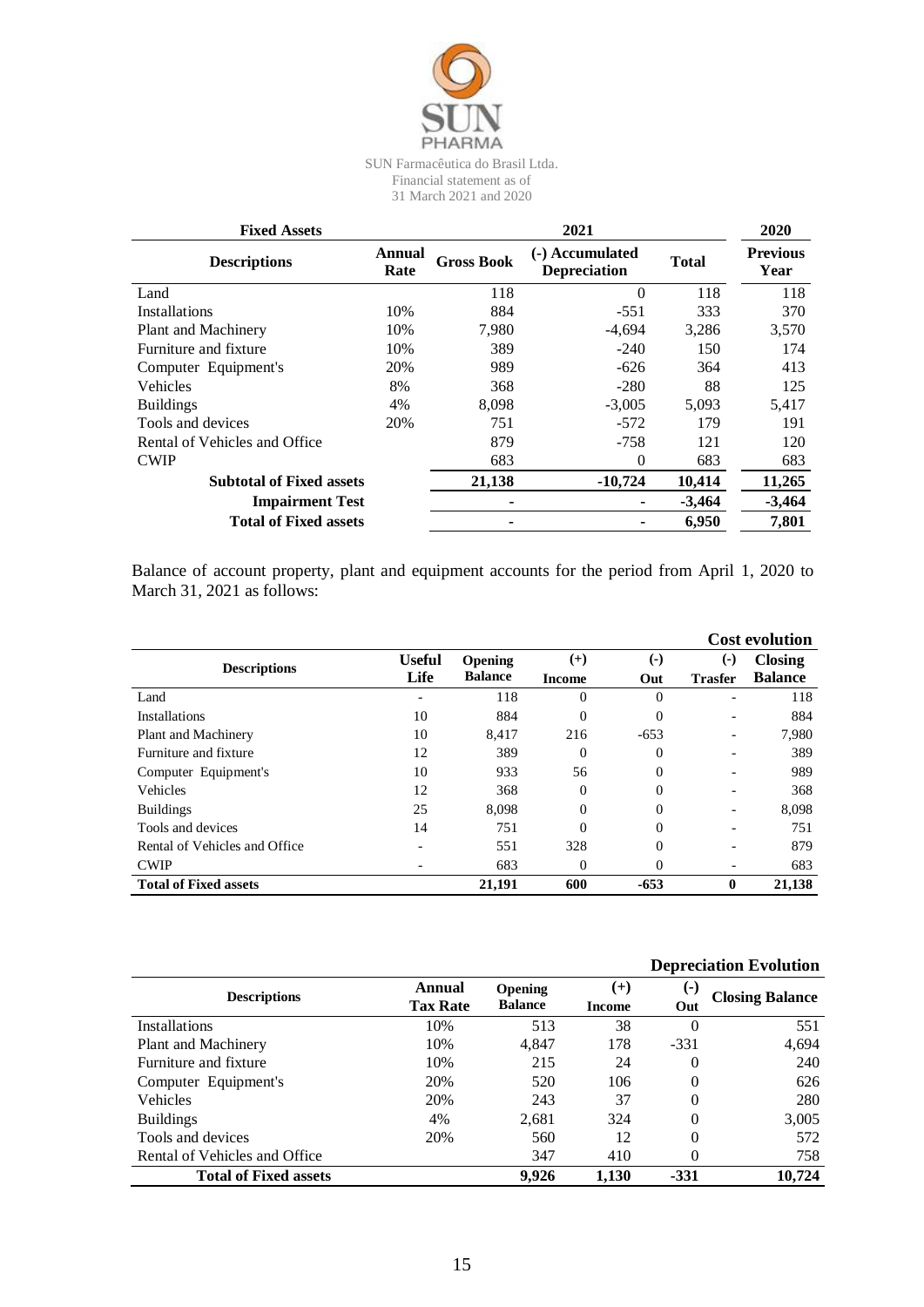

|                             |                                 |          |       | <b>Impairment Test Evolution</b> |
|-----------------------------|---------------------------------|----------|-------|----------------------------------|
|                             | <b>Opening</b>                  | $^{(+)}$ | $(-)$ | <b>Closing Balance</b>           |
| <b>Descriptions</b>         | <b>Balance</b><br><b>Income</b> |          | Out   |                                  |
| <b>Buildings</b>            | $-421$                          |          |       | $-421$                           |
| Plant and Machinery         | $-2,793$                        |          |       | $-2.793$                         |
| Furniture and fixture       | $-61$                           |          |       | -61                              |
| Computer Equipment's        | $-19$                           |          |       | $-19$                            |
| Tools and devices           | $-169$                          |          |       | $-169$                           |
| <b>Impairment Total (a)</b> | $-3.464$                        | 0        | 0     | $-3,464$                         |

(a) As per management decision, plant in Goiania has stopped oj local manufacturing w.e.f. Feb 2017. The primary reasons behind this shutdown, was driven by the three following factors:

- $\checkmark$  Significantly higher investments were projected as requisites to have more economic levels of production;
- $\checkmark$  Low capacity of plant, inefficient machineries and production lines having led to high overheads, and therefore high cost per unit, making the products being manufactured have low margins, rendering them economically unviable;
- $\checkmark$  Denial of registration for new products to be manufactured at Goiania plant, also erased the opportunity for further absorption of overheads, and rendering products manufactured here, yield reasonable margins.

#### *9 Suppliers*

|                                         | 2.021  | 2.020  |
|-----------------------------------------|--------|--------|
| Social contributions payable            | 47,780 | 24,501 |
| Intercompany - Principal                | 3,320  | 8,347  |
| Intercompany - Unrealized exchange rate | 13,569 | 6,975  |
| Intercompany - In Transit               | 16,735 | 7,814  |
| Intercompany - TP adjusts               | 78     | 100    |
| <b>Other Suppliers</b>                  | 81,481 | 48,298 |

The outstanding in USD to pay Sun Pharmaceutical is BRL 1.806 Mn, this amount consists of goods imports and debit note, which is related to the transfer price adjustment, required by India, the company's exposure to the risk of currency and credit related to suppliers and other accounts payable are disclosed in Note 20 section (v).

#### *10 Taxes and contributions payable*

| Social contributions payable           | 2021 | 2020 |
|----------------------------------------|------|------|
| INSS payable on payroll                | 344  | 339  |
| INSS withheld at source                |      | 10   |
| FGTS on payroll                        | 77   | 77   |
| PIS/COFINS/CSSL/ISS withheld at source | 20   |      |
| <b>Subtotal</b>                        | 448  | 439  |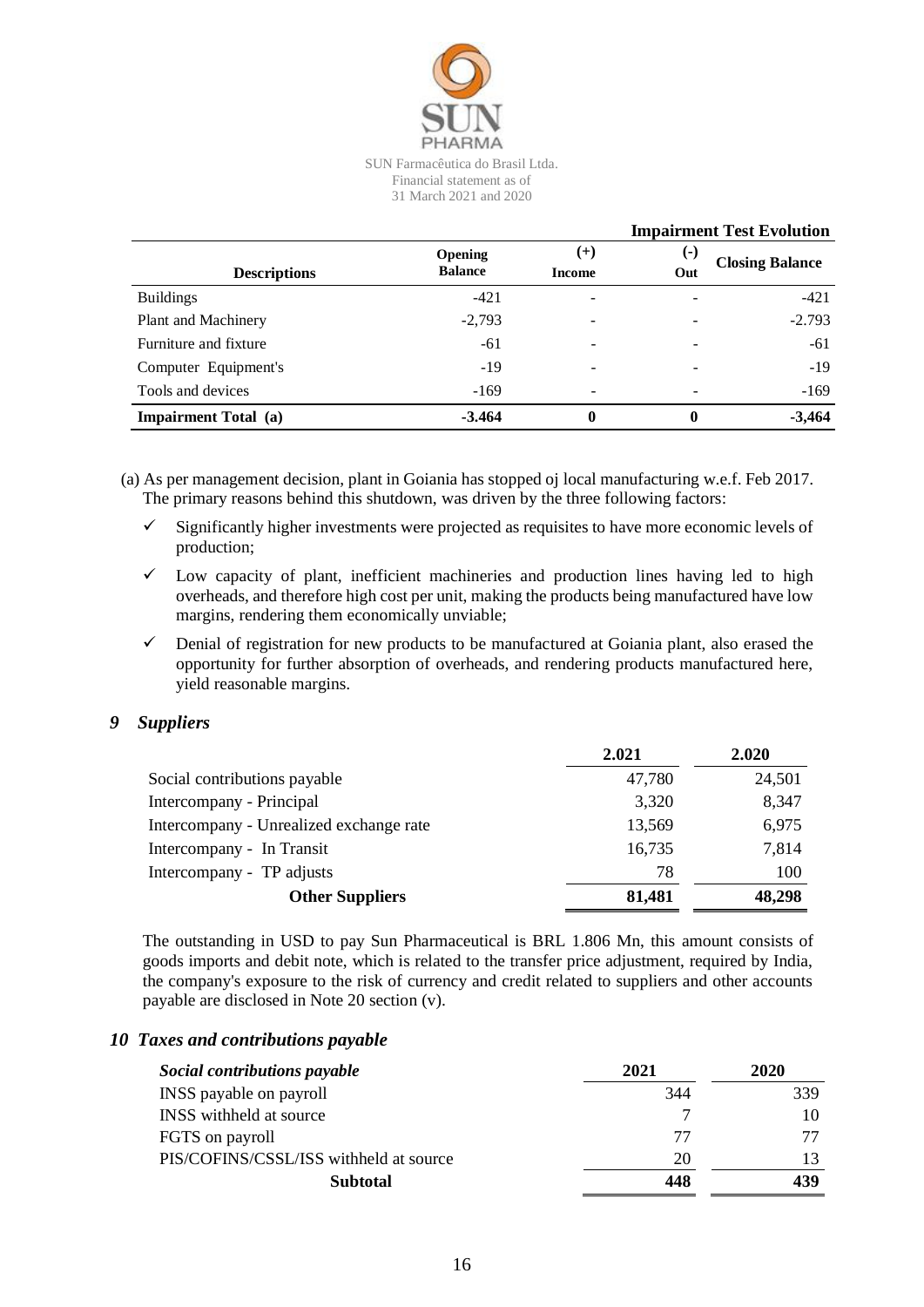

| Taxes payable                                     | 2021   | 2020   |
|---------------------------------------------------|--------|--------|
| Income tax withheld at source                     | 367    | 246    |
| <b>ICMS</b> on Sales                              | 309    | 988    |
| (-) Adjustment of ICMS on revenue recognition (a) | $-629$ | $-532$ |
| Provision for ICMS on WO Stock                    | 159    | 418    |
| Others                                            | 10     |        |
| <b>Subtotal</b>                                   | 216    | 1,127  |
| <b>TOTAL</b>                                      | 664    | 1,566  |

(a) The adjustment of VAT (ICMS) is related to revenue recognition of invoices revenue that have been invoiced, dispatched and that on 31 March, had not been received by customers.

May, 2017, as per ordinance 114/2017-GSF, Sun Farmacêutica do Brasil Ltda. Has received/signed the Special Tax Agreement with the Government of the State of Goiás, aiming investments in the local structure/expansion of its industrial unit located in Goiânia.

"Comex Produzir" is the Program of the Government of the State of Goiás that provides an incentive for the deployment, expansion or revitalization of facilities, stimulating investment, technological renovation and the increase of state competitiveness focusing on creation of jobs, income and reduction of the social and regional inequalities.

The tax authorities has authorized as equivalent percentage of 65% on the value of the ICMS debit balance, corresponding to the interstate rate that it carries out with goods and goods imported directly by the agreement, by means of a secondary zone port structure in the State of Goiás.

#### *11 Labor Obligation to Pay*

|                               | 2021  | 2020  |
|-------------------------------|-------|-------|
| <b>Salaries</b>               | 629   | 636   |
| 13th Salary and Tax Provision | 291   | 273   |
| Vacation and Tax Provision    | 1.635 | 1,609 |
| <b>Total</b>                  | 2.555 | 2.518 |

#### *12 Other Provisions*

|                                                                   | 2.021 | 2.020 |
|-------------------------------------------------------------------|-------|-------|
| Provisions for returns                                            | 1,539 | 2,229 |
| Sales Commission payable                                          |       | 105   |
| Expenses with development of new products                         |       |       |
| Provision for Selling expenses (a)                                | 2,250 | 549   |
| Bonus on performance provision for Dismissal payable to personnel | 1.193 | 1,158 |
| Administrative services payable (b)                               | 272   | 841   |
| Income Tax provision                                              |       | 423   |
| <b>Total</b>                                                      | 5,255 | 5,305 |

a) The company uses autonomous Sales Representatives, hired in accordance with the Law no. 4.886, as of 09 December 1965, where they are compensated by a fixed percentage on sales, primary and secondary. Provision for termination agreement  $(1/12 + 1/3)$  in the amount of BRL 2,250 has been done, as determined by the legislation.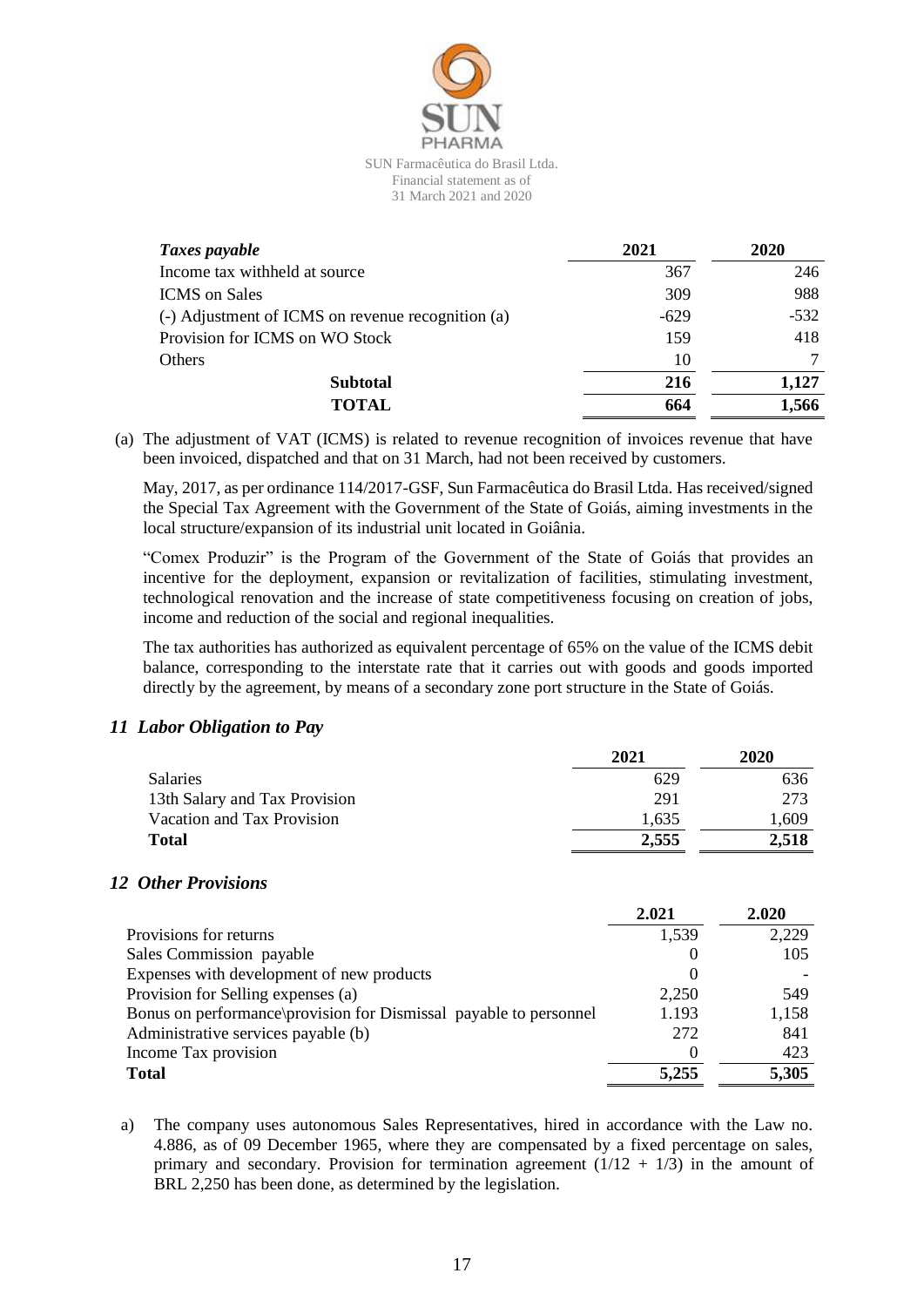

b) Quality control coordinates the technology transfer activity of 37 products, originating from Ranbaxy, and for that purpose we have provisioned the cost of BRL 272 related to materials, services and equipment qualification.

#### *13 Other bills to pay*

| 2021  | 2020  |
|-------|-------|
| 867   | 1.185 |
| 499   |       |
| $-33$ | 74    |
| 1,333 | 1,258 |
|       |       |

#### *14 Contingencies*

The company is defendant in lawsuits and in administrative proceedings before various courts and governmental bodies, arising from the normal course of operations, involving tax, labor, civil aspects and other matters.

Based on information from the legal advisors, analysis of lawsuits pending and, regarding labor actions, management did not constitute a provision, considering that the accounting practices adopted in Brazil do not require their accounting, as follows:

|       |           | 2021                              |            | 2020       |
|-------|-----------|-----------------------------------|------------|------------|
|       | Provision | <b>Judicial</b><br><b>Deposit</b> | <b>Net</b> | <b>Net</b> |
| Labor |           |                                   |            | 119        |
|       |           |                                   |            | 119        |

#### **Lawsuit statuses on the period**

|       | 2020<br>Gross initial Addition to<br>balance | provision Retirement | 2021<br><b>Judicial</b><br><b>Deposit</b> | <b>Final Net</b><br><b>Balance</b> |
|-------|----------------------------------------------|----------------------|-------------------------------------------|------------------------------------|
| Labor | 119                                          | -119                 |                                           | $\theta$                           |
|       | 119                                          | -119                 |                                           |                                    |

#### *a. Summary of labor processes*

As of March 31, 2020, the Company used to have only 2 cases of labor claims that were finalized and written off in the 2nd quarter of 2020/2021.

#### *b. Summary of civil processes*

As of March 31, 2021, the Company had a total of 7 cases of complaints involving issues of commercial representations in the total amount of approximately BRL 1,582 thousand. According to the legal advisors, the cases are classified as possible and remote risk of loss, which are not part of the provision. The estimated loss made is in accordance with the opinion of the legal advisors, and are duly updated on interest and their respective taxes.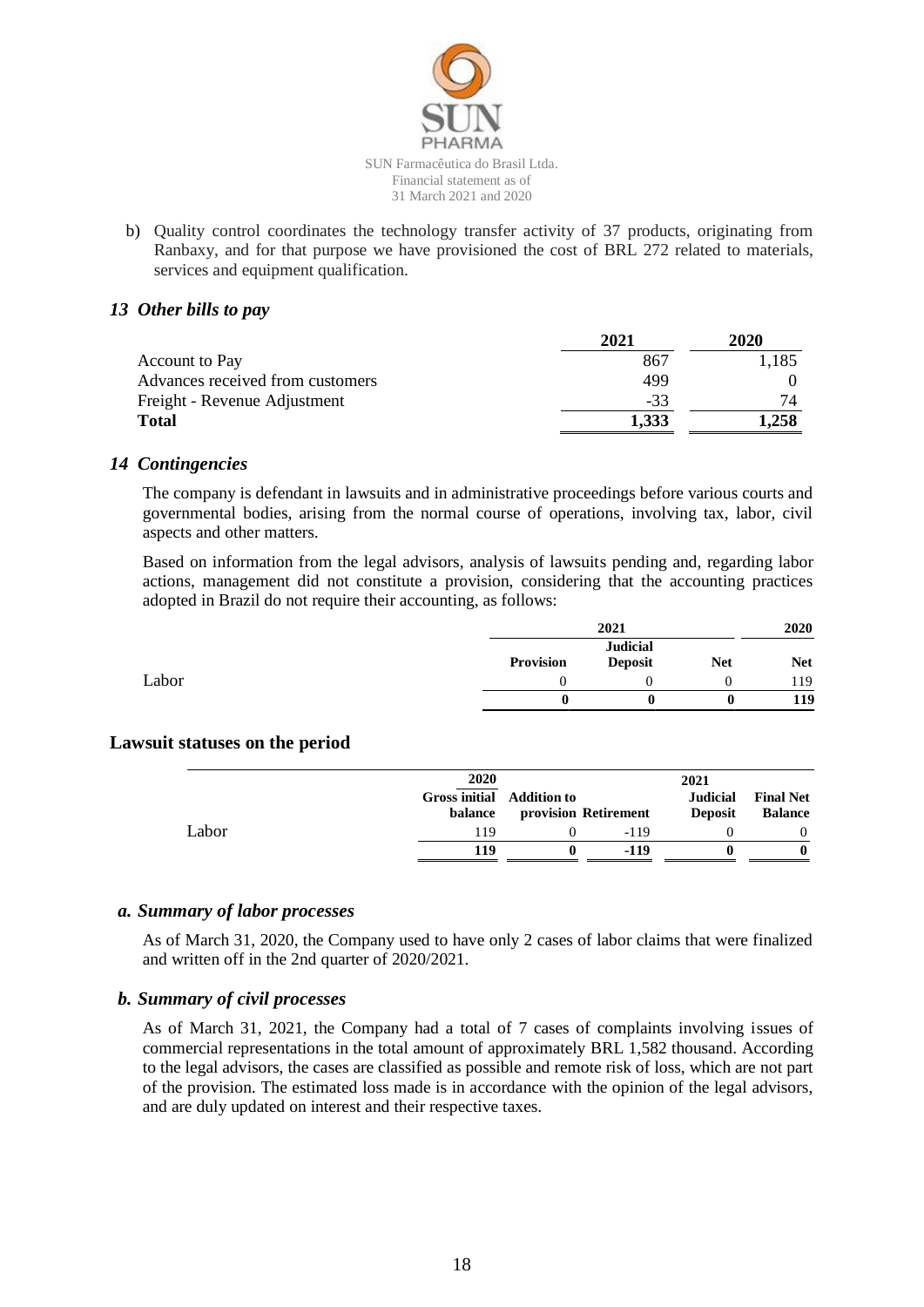

#### *15 Transaction with Related parties*

| 2021    | 2020    |
|---------|---------|
| 208,272 | 190,045 |
| 208,272 | 190,045 |
|         |         |

On March 31, 2021, the outstanding in US Dollar (USD) to Alkaloida is the USD 36,556 Mn with an interest rate of 0% p.y., normally the amounts due are renegotiated.

#### *16 Net Equity*

Share capital is composed of 5,573 shares, (BRL 5,573 2020) fully subscribed and paid, represented by 5,573,482 shares, being on the nominal value of BRL 1.00 each, which are distributed as follows:

# **Quota Holder**

| <b>Partners</b>                              | Country | 31/03/2021 | $\frac{0}{0}$ |
|----------------------------------------------|---------|------------|---------------|
| Alkaloida Chemical Company ZRT               | Hungria | 5.550      | 99,58         |
| Sun Pharma Holding                           | Índia   | 19         | 35            |
| <b>Sun Pharmaceutical Industries Limited</b> | India   |            |               |
|                                              |         | 5,573      | 100%          |

The capital was registered with the Brazilian Central Bank in order to enable the company to transfer profits abroad and to repatriate the foreign capital invested.

#### *17 Operating Revenue*

|                                      | 2021      | 2020      |
|--------------------------------------|-----------|-----------|
| <b>Resale of Goods</b>               | 142,470   | 128,241   |
| Resale of samples for bioequivalence | 149       | 272       |
| Tax Benefit                          | 3,108     | 5,011     |
| <b>Gross revenue from sales</b>      | 145,727   | 133,524   |
| Taxes on sales and resales           | $-16,838$ | $-16,024$ |
| Discounts given                      | $-207$    | $-1,083$  |
| <b>Sales Returns</b>                 | $-939$    | $-4,188$  |
| (-) Sales Deduction                  | -17,984   | $-21,295$ |
| <b>Operating Revenue</b>             | 127,743   | 112.229   |

The company's sales on the domestic market are currently directed to distributors, networks of pharmacies, distributor hospitals.

The financial discounts refer to hospital products that were not delivered, and the customer received some kind of penalty in which, because we were co-responsible, we had to pay them back.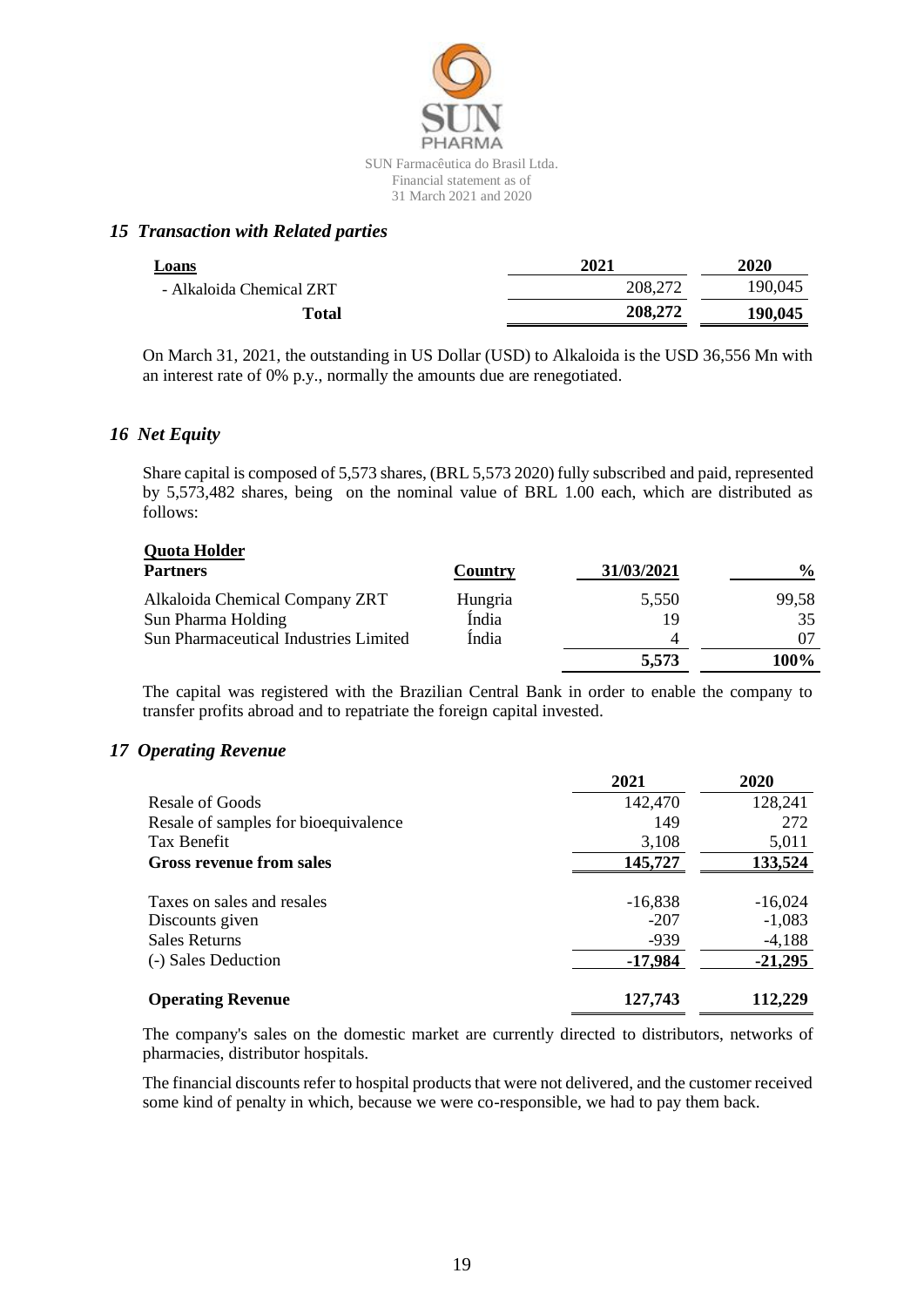

#### Financial statement as of 31 March 2021 and 2020

#### *18 Expenses with sales*

|                              | 2021  | 2020  |
|------------------------------|-------|-------|
| Advertising and Publicity    | 328   | 76    |
| Promotional material         | 1,240 | 803   |
| Promotional campaigns        | 540   | 650   |
| Fairs; Congresses and events | 17    | 985   |
| <b>Travel Expenses</b>       | 100   | 895   |
| Other promotional expenses   | 140   | 424   |
|                              | 2,365 | 3,833 |

With the launch of new molecules, Sun Pharma invested in promotional material, aimed at the development with doctors, health plans and clinics. Throughout the year 2020, Sun Pharma participated in the main on line congresses related to oncological drugs and hospital fairs, aiming to publicize the Sun Pharma brand.

#### *19 General and Administrative Expenses*

|                                          | 2021   | 2020   |
|------------------------------------------|--------|--------|
| Personal                                 | 22,345 | 19,194 |
| <b>Equipment Maintenance</b>             | 920    | 545    |
| <b>Rent Expenses</b>                     | 51     | 20     |
| <b>Power Expenses</b>                    | 569    | 452    |
| Provision / Expenses with contingencies  | $-119$ | $-30$  |
| <b>Travel Expenses</b>                   | 35     | 202    |
| Commissions Expenses and Sales Incentive | 1,856  | 1,505  |
| Service Provided                         | 674    | 1,047  |
| Regulatory (a)                           | 2,019  | 1,819  |
| Quality Control (b)                      | 4,187  | 3,817  |
| Taxes and fees                           | 206    | 156    |
| Other administrative expenses (c)        | 2,756  | 2,645  |
| Depreciation and amortization            | 1,168  | 1,075  |
|                                          | 36,667 | 32,447 |

a) Regulatory expenses are related to the development of new 17 products, of which amounts are spent with a bioequivalence study and pharmaceutical consulting, as well as the provision of Anvisa's rate differences as informed above.

- b) Expenses with QC Control, related to Tech transfer process of Ranbaxy products, which from 2020, will have the QC/QA shared with Sun Farmaceutica do Brasil, this process aims to reduce the costs with consumables.
- c) The main expenses booked in other administrative expenses are related to Provision for doubtful BRL 252 and warehouse expenses BRL 1,496, among other small expenses.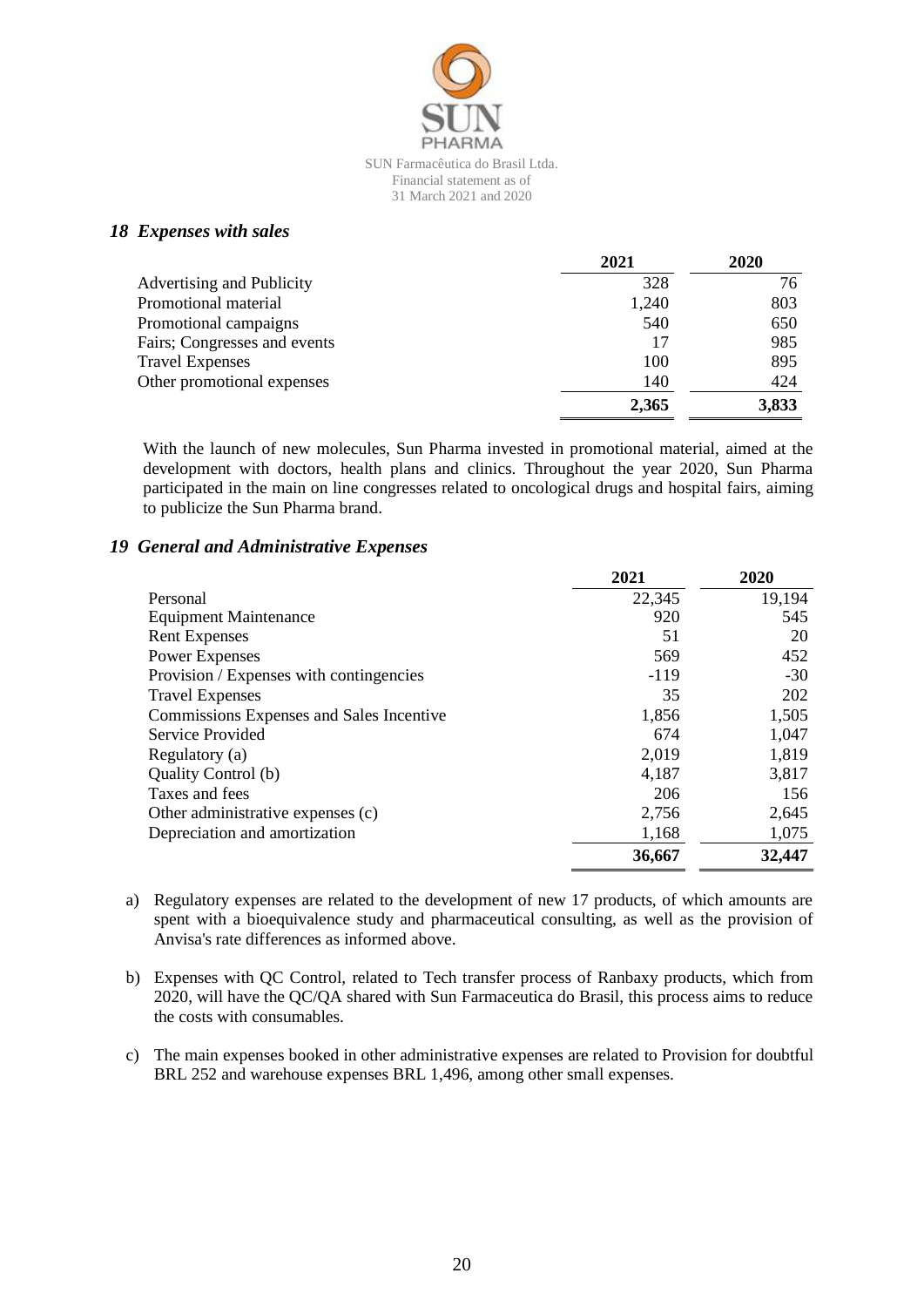

#### *20 Net financial (expenses) revenue*

| <b>Financial expenses</b>         | 2021      | 2020      |
|-----------------------------------|-----------|-----------|
| Interests                         | $-3$      |           |
| Exchange rate                     | $-17,411$ | $-57,308$ |
| Others                            | $-53$     | $-75$     |
|                                   | $-17,467$ | $-57,383$ |
| <b>Financial revenues</b>         |           |           |
| Interests                         | 14        | 25        |
| Interest on financial investments | 517       | 558       |
| Others                            | 8         | 19        |
| <b>Subtotal</b>                   | 538       | 602       |
| <b>TOTAL</b>                      | $-16,928$ | $-56,781$ |

#### *21 Insurance coverage*

The company has hired with Tokyo Marine Seguradora no. 180.0000929165, a property insurance, which aims to guarantee covers for possible claims, together with all the addresses of the company in the Brazilian territory. The amounts contracted are considered sufficient to cover possible claims, considering the nature of their activity.

#### *22 Financial Instruments*

#### *(i) Identification and valuation of financial instruments*

The accounting balances of financial instruments such as cash, accounts receivable, taxes, loans and financing, when compared with the values that could be obtained on their negotiation in an active market or, in their absence, with its net present value is adjusted based on the prevailing rate of interest on the market approach, substantially, their corresponding market values.

#### *(ii) Credit risk*

It arises from the possibility of the company suffering losses arising from defaults of their counterparts or depositary financial institutions of resources or financial investments. To mitigate these risks, the company adopts as a practice analysis of financial and equity status of its operations, as well as the definition of credit limits and permanent monitoring of open positions. Regarding financial institutions, the Management only carries out transactions with reputable financial institutions and of low risk, assessed by rating agencies.

#### *(iii) Risk of price of the goods sold*

It arises from the possibility of oscillation of market prices of products marketed by the company. These price fluctuations can cause substantial changes in their income and their costs. To mitigate these risks, Management permanently monitors the local and international markets, seeking to anticipate the price movements.

#### *(iv) Interest rate risk*

It arises from the possibility of the company suffering gains or losses arising from fluctuations in interest rates levied on its financial assets and liabilities. Aiming to mitigate this type of risk, Management seeks to diversify the acquisition of resources in terms of rates fixed or floating.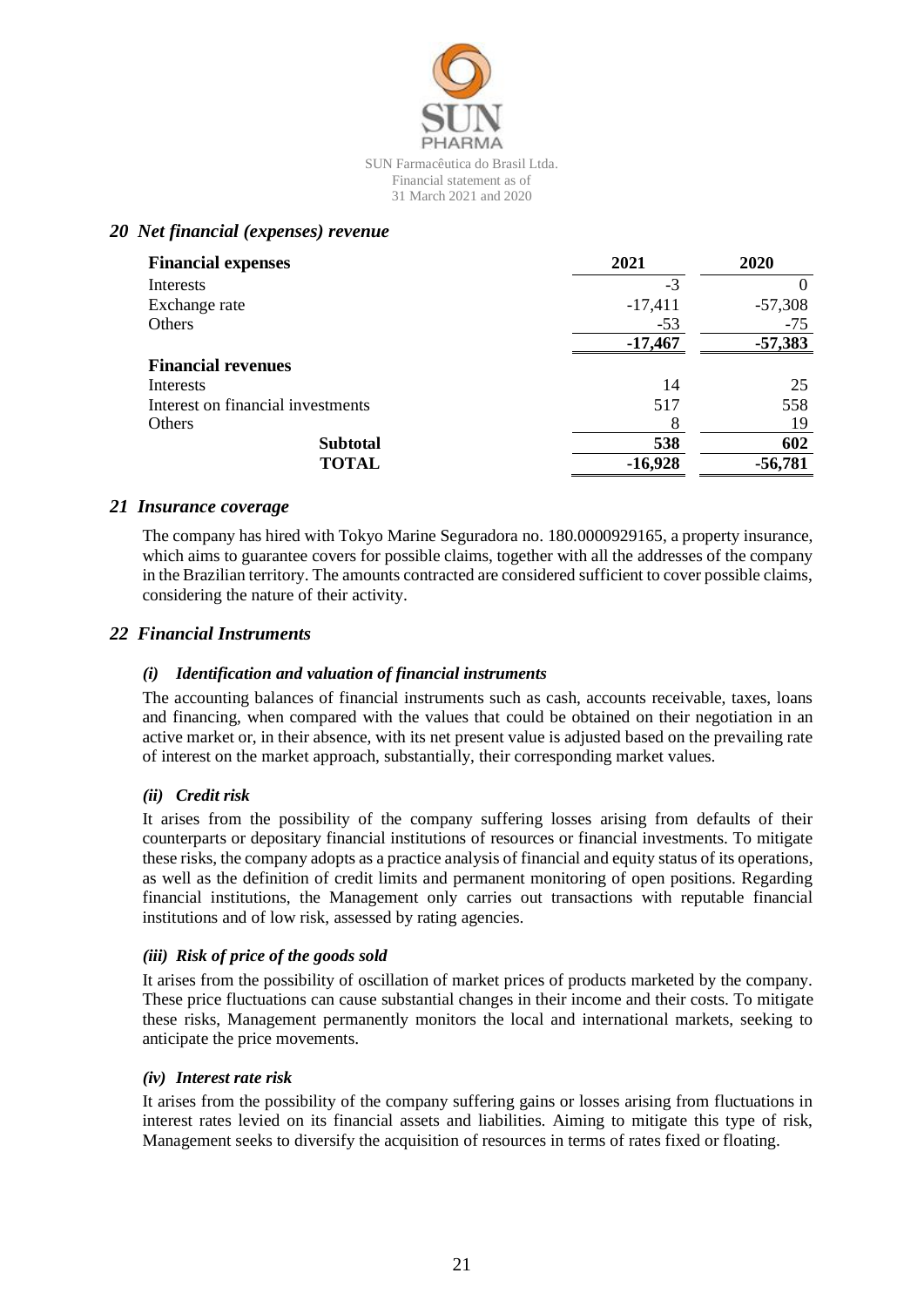

#### *(v) Exchange rate risk*

The associated risk arises from the possibility of the company coming to incur losses due regarding fluctuations in exchange rates, which increase the values obtained on the market. On 31 March 2018 the company had liabilities, denominated in foreign currency, there is no financial instrument to protect this exposure on that date.

|                  | 2021       | 2020   |
|------------------|------------|--------|
|                  | <b>USD</b> | USD    |
| <b>Suppliers</b> | 1,806      | 9,936  |
| Loans            | 36,556     | 36,556 |
|                  | 38,362     | 46,492 |

The following exchange rates were applied during the year:

| <b>Average Rate</b> |        | <b>Closure Rate on the date of the</b><br><b>Financial Statements</b> |        |
|---------------------|--------|-----------------------------------------------------------------------|--------|
| 2021                | 2020   | 2021                                                                  | 2020   |
| 5.4707              | 4.1676 | 5.6973                                                                | 5.1987 |

#### *Exchange Rate Sensitivity Analysis*

The Company has liabilities linked to foreign currency in the balance sheet as of 31 March 2021, and for the purposes of analysis of sensitivity, adopted as a likely scenario the rate of BRL 5,40.

Therefore, the table below shows the simulation of the unrealized exchange rate effects in the future outcome in scenarios of increases and reductions:

|                            |               | <b>Scenarios (increase)</b>  |               |  |
|----------------------------|---------------|------------------------------|---------------|--|
| <b>Exchange Rate Risk</b>  | <b>Likely</b> | <b>Possible</b>              | <b>Remote</b> |  |
| Scenarios and price levels | 5.40          | 5.60                         | 5.70          |  |
| <b>Passive Position</b>    | 207,155       | 214,827                      | 218,663       |  |
| Total net effect           | 11            | 4                            | $\theta$      |  |
|                            |               | <b>Scenarios (reduction)</b> |               |  |
| <b>Exchange Rate Risk</b>  | <b>Likely</b> | <b>Possible</b>              | Remote        |  |
| Scenarios and price levels | 4.40          | 4.20                         | 4.70          |  |
| <b>Passive Position</b>    | 168,793       | 161,120                      | 180,301       |  |
| Total net effect           | $-50$         | -57                          | $-38$         |  |

#### *(vi) Derivative financial instruments*

The company has not used financial instruments in exchange operations of indices (SWAP) or involving operations in the modality of derivatives.